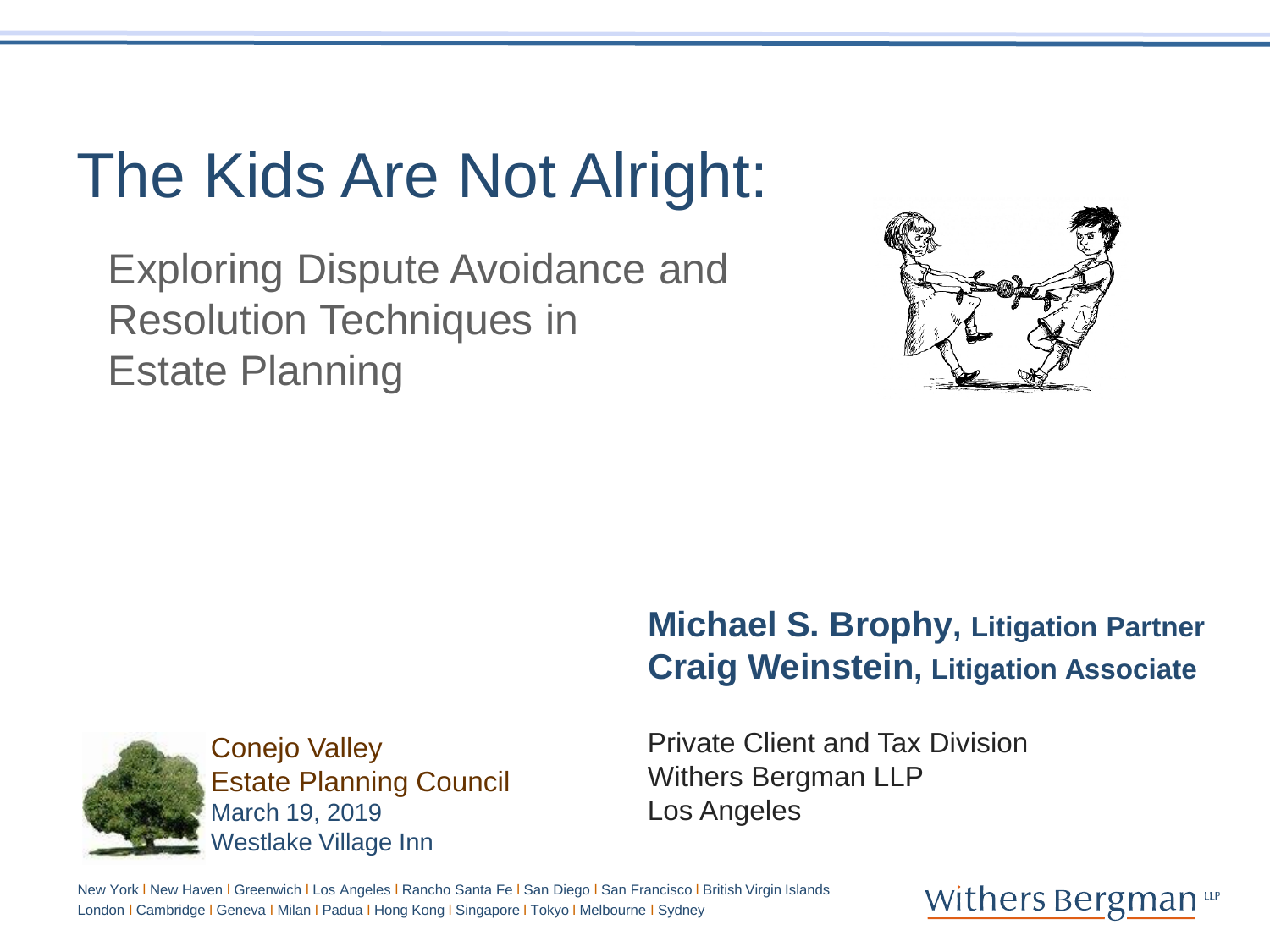### An Example of the Problem



- Married to Lulu for 70 years
- Ernie died in 2010
- Four kids publicly fighting with trustees and each other
	- 9 years; 7 separate cases; 8 attorneys, 2 judges
- Lulu died on March 1, 2019, penniless, with most of her children in debt

New York I New Haven I Greenwich I Los Angeles I Rancho Santa Fe I San Diego I San Francisco I British Virgin Islands London l Cambridge l Geneva l Milan l Padua l Hong Kong l Singapore l Tokyo l Melbourne l Sydney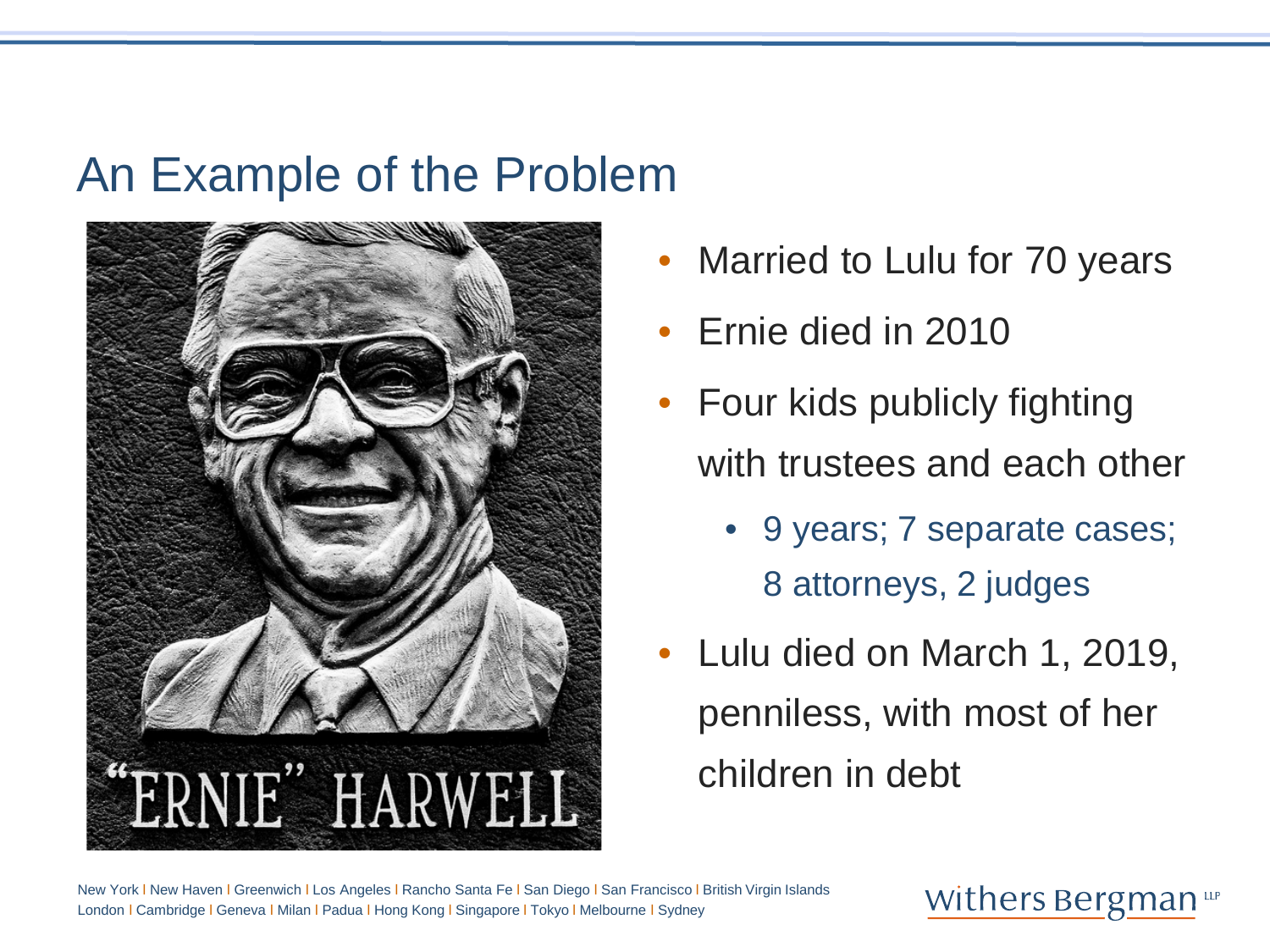### The Consequences

- Waste of Resources
- Intent Thwarted
- Private Matters Made Public
- Destruction of Relationships
- Best Witnesses Gone
- Administration Delayed
- Justice is Slow and Not Guaranteed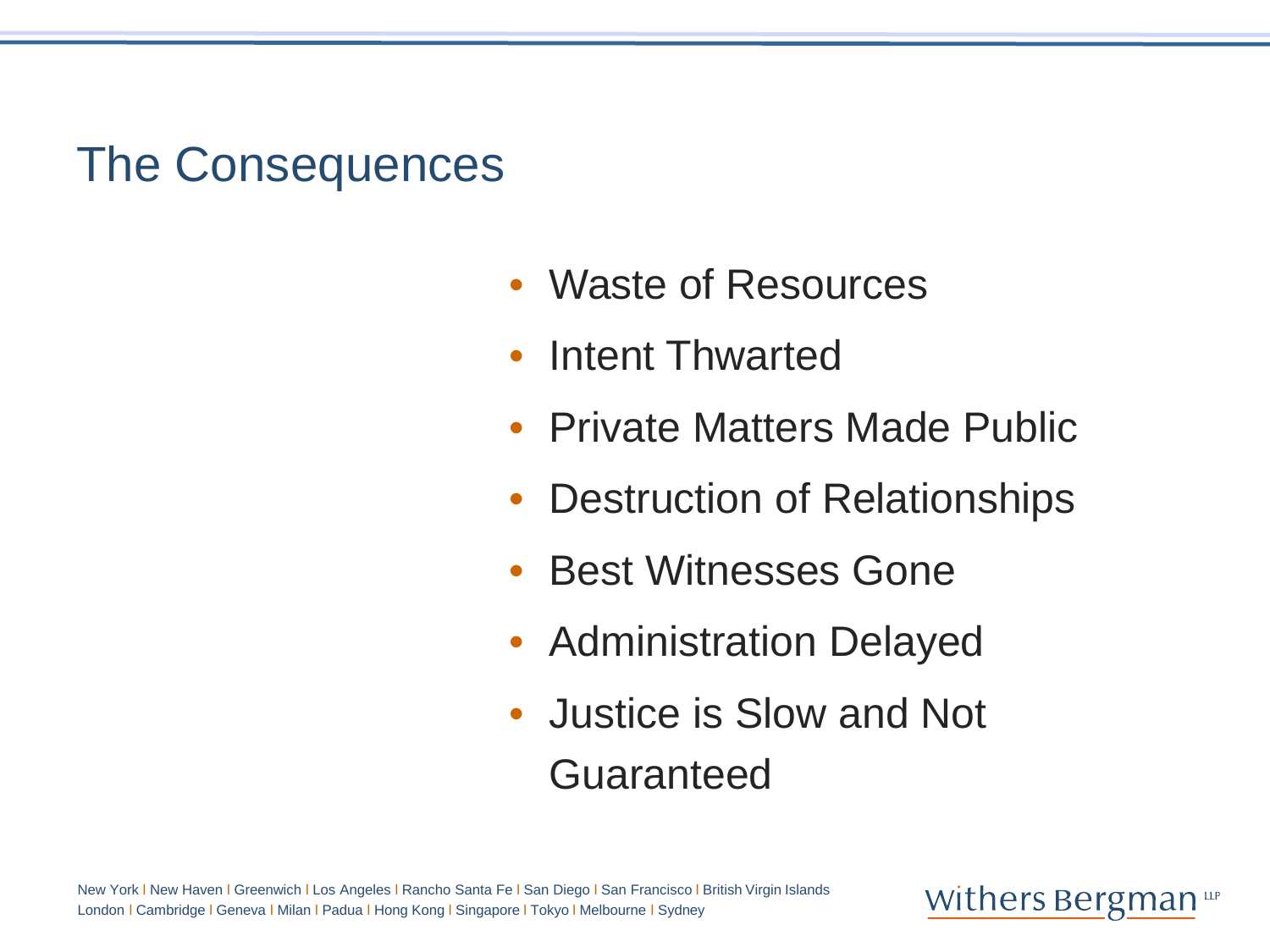# Potential Tools

- Deterrence
	- **By Punishment**
	- **By Reward**
	- By Gathering Evidence
	- By Early Disclosure
- **Dispute Control** 
	- Settlor Controlled **Litigation**
	- Alternative Dispute **Resolution**
	- By Collaboration
	- By Acquiescence

London l Cambridge l Geneva l Milan l Padua l Hong Kong l Singapore l Tokyo l Melbourne l Sydney

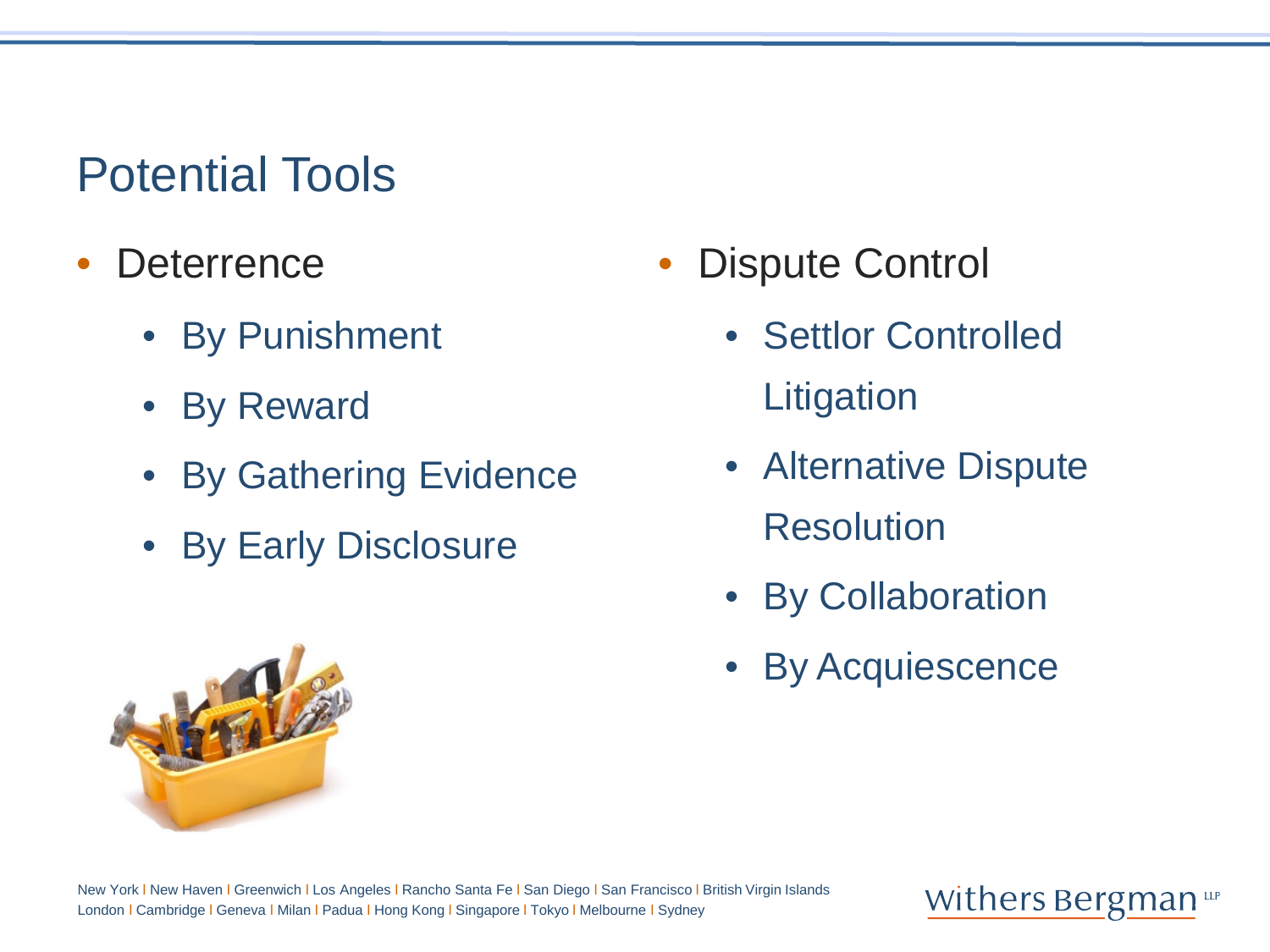### Deterrence by Punishment and Reward

- Disinheriting Litigious Children/Beneficiaries
- Rewarding Cooperative Children/Beneficiaries



New York I New Haven I Greenwich I Los Angeles I Rancho Santa Fe I San Diego I San Francisco I British Virgin Islands London l Cambridge l Geneva l Milan l Padua l Hong Kong l Singapore l Tokyo l Melbourne l Sydney

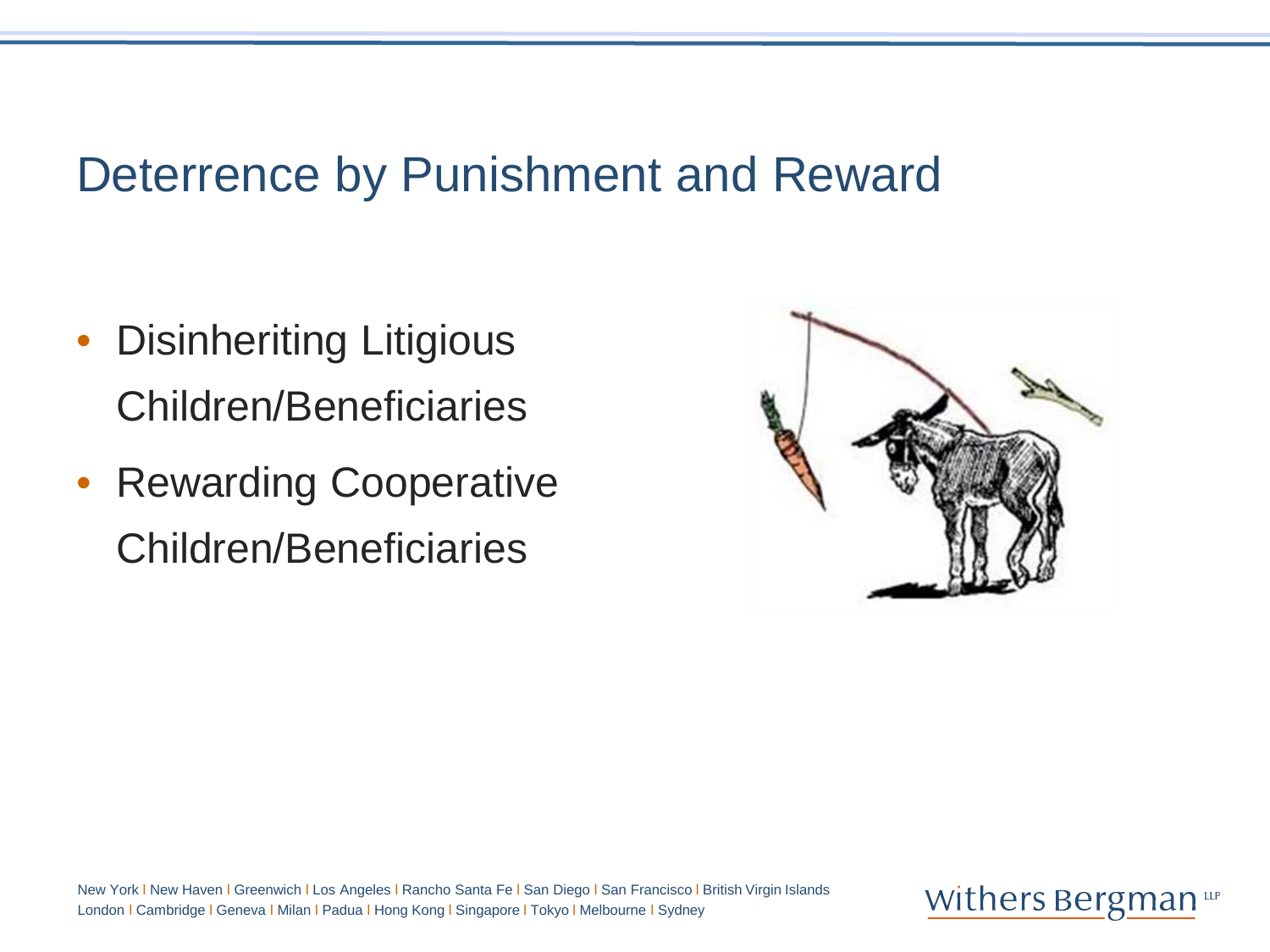### No Contest Clause (*in terrorem* clause)

- What is it?
	- Essentially acts as a disinheritance device, i.e., if a beneficiary contests or seeks to impair or invalidate a trust or its provisions, the beneficiary will not take the gift or devise provided under the instrument.

*Donkin v. Donkin*, (2013) 58 Cal.4th 212

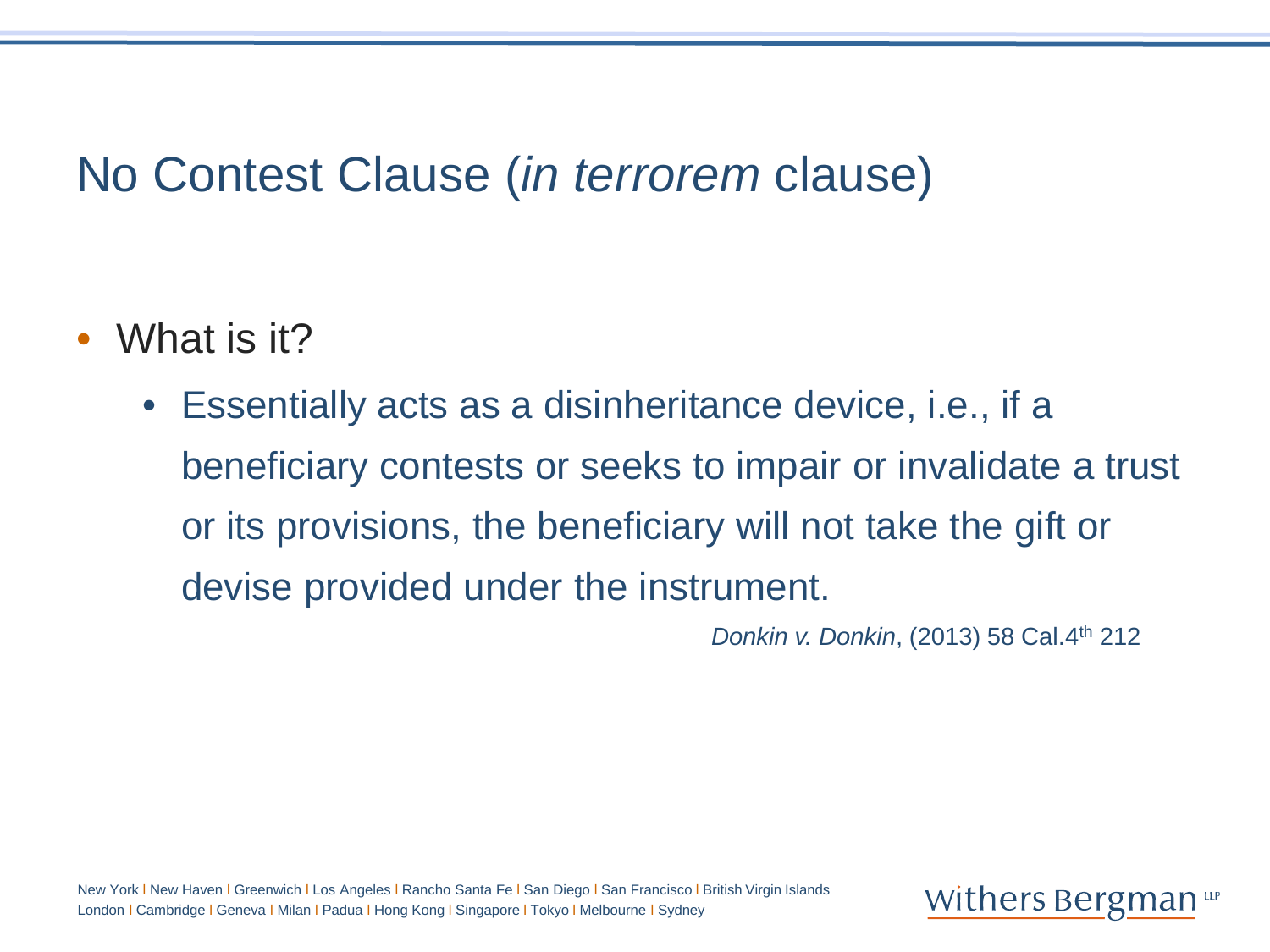### Sample No Contest Clause

• If any beneficiary under this Trust Agreement (or any trust hereunder), singly or in conjunction with any other person or persons, shall (i) directly contest, without probable cause, the validity of this Trust Agreement (including any amendment hereto containing or amending this no contest clause) or of any other instrument, will, codicil, contract, agreement, trust, or beneficiary designation that a Grantor entered into during his or her lifetime and executed on or before the date of this Trust Agreement, or if later the date of any amendment to this Trust Agreement containing this no contest clause, and that relates to the disposition of such Grantor's assets upon his or her death (this Trust Agreement, any such trust amendments, and any other such documents collectively referred to as "Protected Documents"), or any provision of any Protected Documents, or seek to obtain an adjudication in any proceeding in court that any Protected Document is void, or seek to otherwise void, nullify or set aside any Protected Document or any provision of any Protected Document; (ii) challenge in court any transfer of property on the grounds that it was not the Grantor's property at the time of the transfer; (iii) file a creditor's claim or prosecute an action based on it respecting an alleged oral promise to make a gratuitous transfer, a lifetime gift or a pledge, or (iv) file any other creditor's claim or prosecute an action based on it, without probable cause (other than a written charitable pledge), then the right of such beneficiary to take any interest given to him or her by this Trust Agreement shall be determined as it would have been determined had such beneficiary predeceased the execution of this Trust Agreement without surviving descendants; provided, however, if the Surviving Grantor is the contestant, the Grantors' descendants shall not be barred by reason of the Surviving Grantor's actions. The Trustee is hereby authorized to defend, at the expense of the Trust, any contest or other attack of any nature on any Protected Document or any provision of any Protected Document.

New York I New Haven I Greenwich I Los Angeles I Rancho Santa Fe I San Diego I San Francisco I British Virgin Islands London l Cambridge l Geneva l Milan l Padua l Hong Kong l Singapore l Tokyo l Melbourne l Sydney

#### Withers Bergman up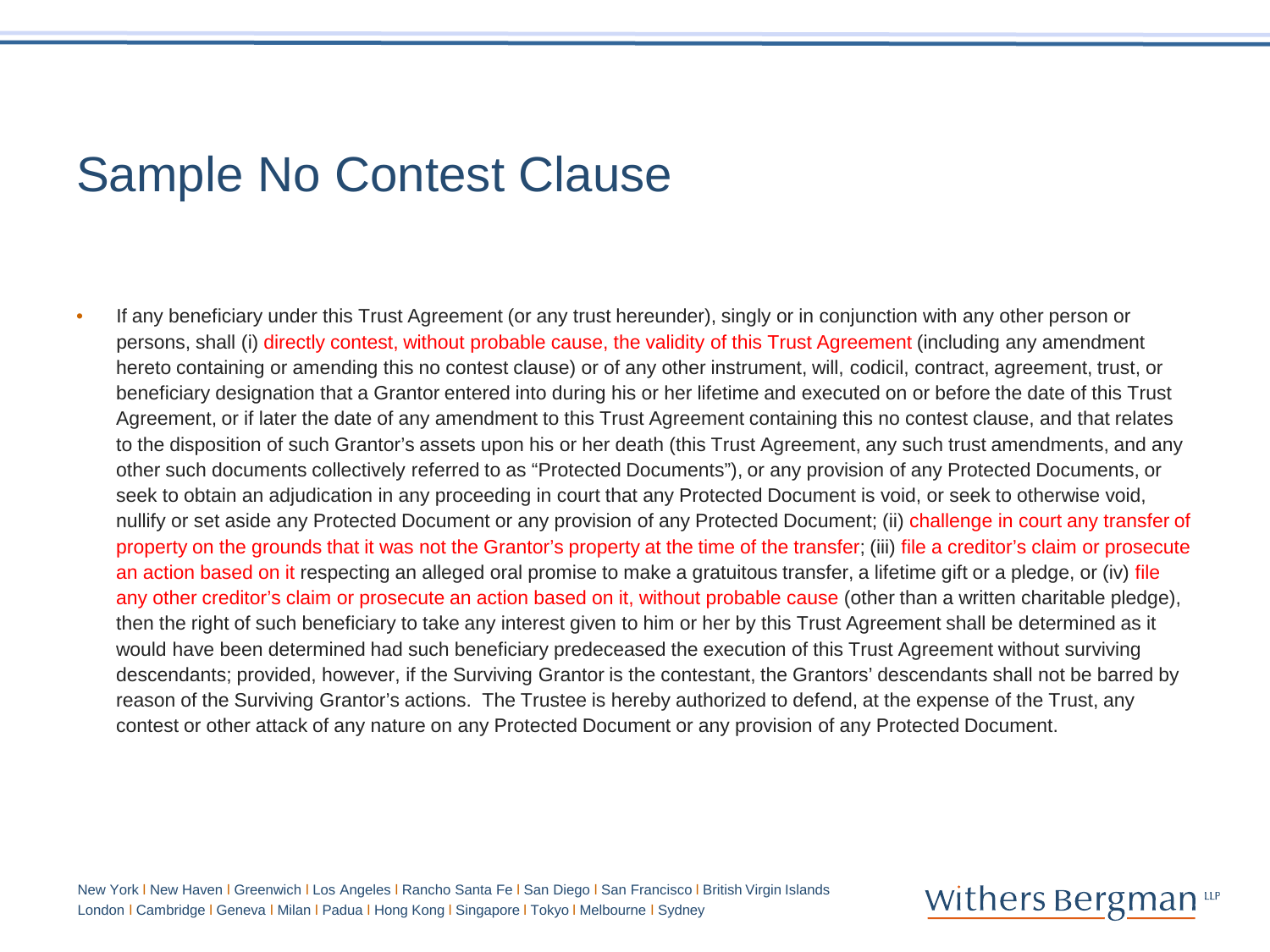### Two Applicable Schemes

- Probate Code §§ 21300- 21308 and 21320-21322 (the "old rule")
	- Repealed in 2010
	- Still applies to instruments that became irrevocable prior to January 1, 2001
- Probate Code §§ 21310- 21315 (the "new rule")
	- Enacted in 2010
	- $\bullet$  Retroactively applied to instruments that became irrevocable on or after January 1, 2001

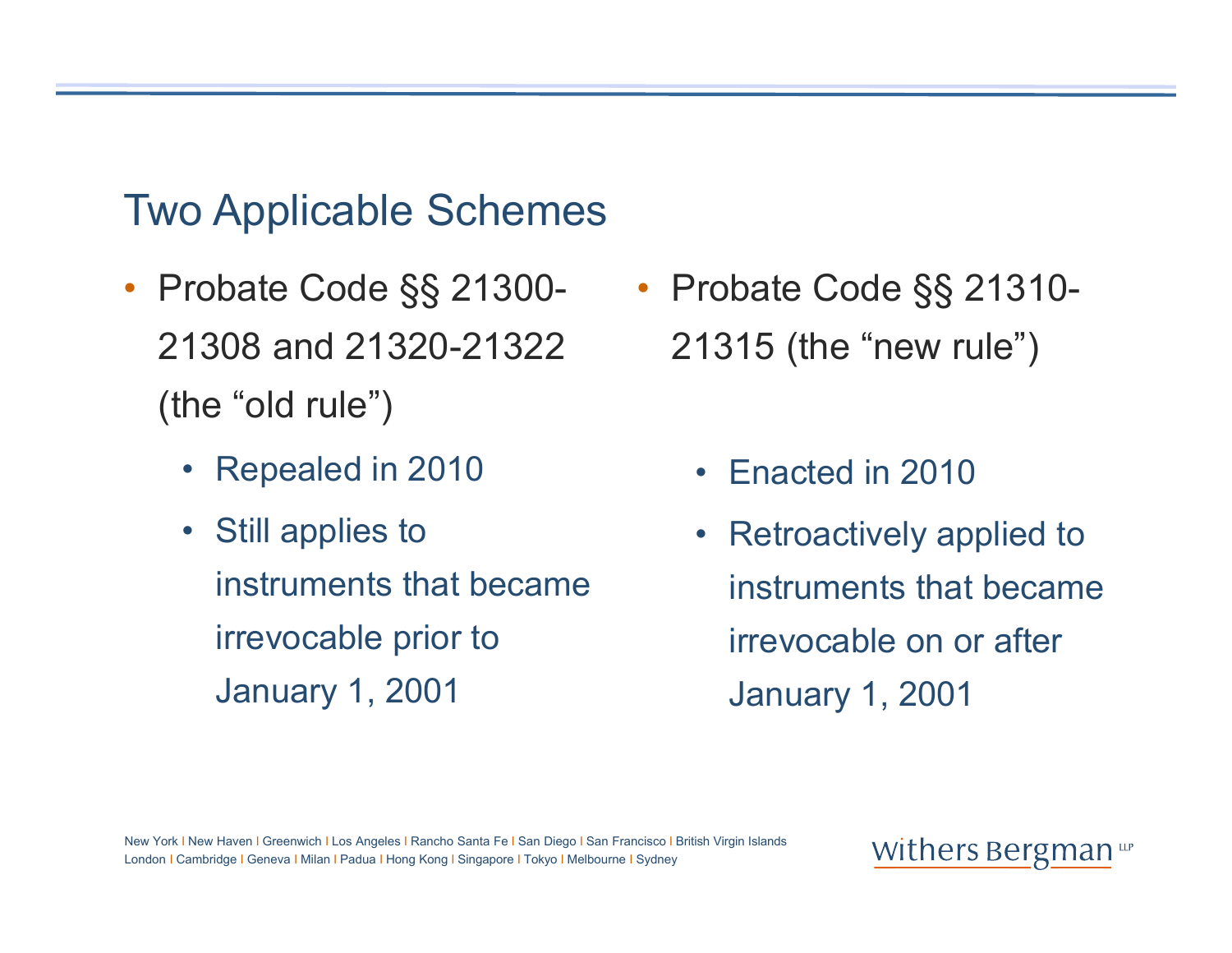### When the "Old Rule" Applies…

- What Constitutes a **Contest** • Features
	- Direct or indirect contests
	- Must be specifically stated in instrument
	- Public policy limitations
	- Reasonable cause standard
- Safe harbor petition
	- But see *Funsten v. Wells Fargo*
- Probate Code § 3 Argument
- Strictly construed to avoid forfeiture

#### Withers Bergman up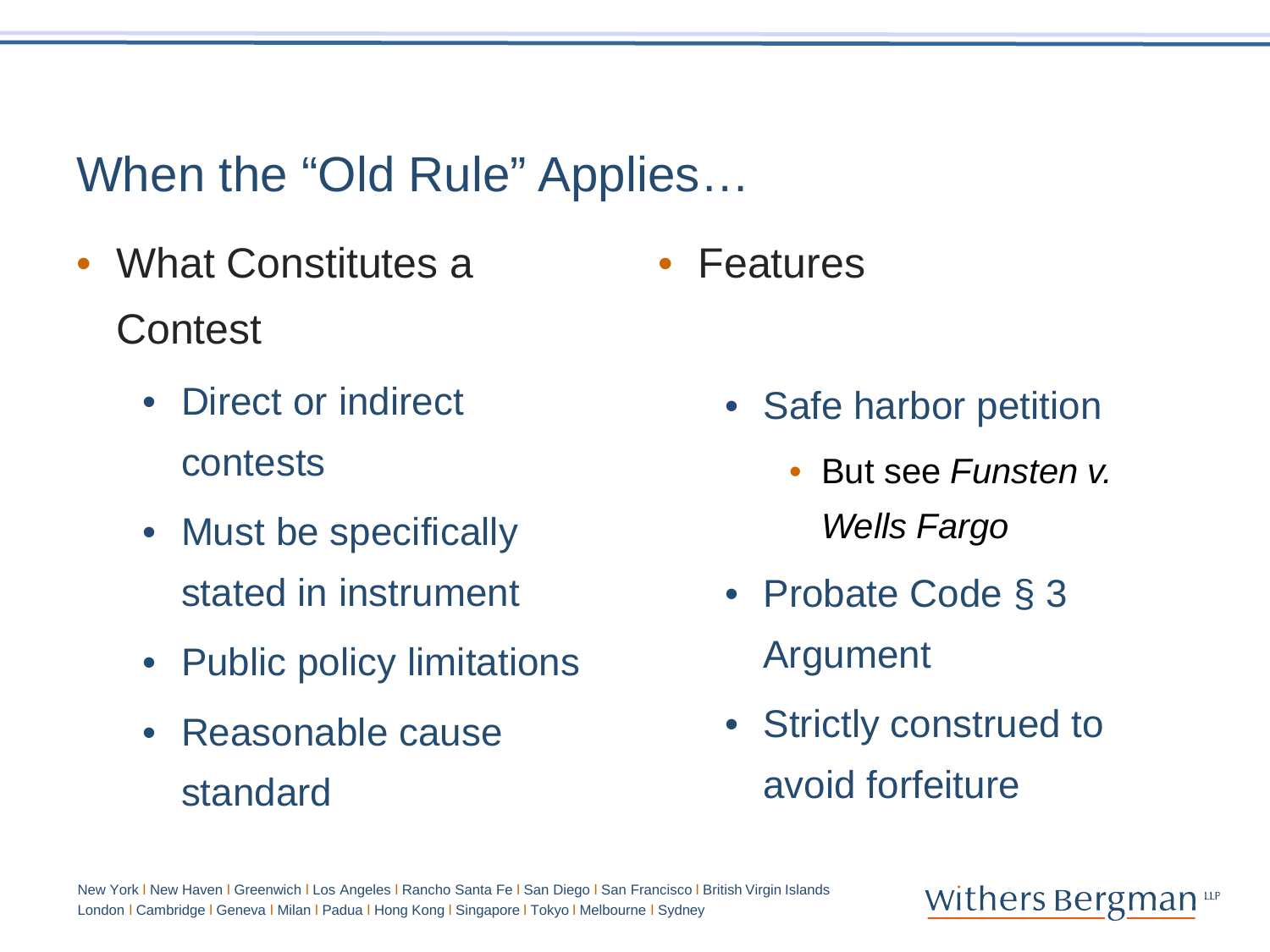### When the "New Rule" Applies…

- What Constitutes a **Contest**
- 1. "Direct contest" brought without probable cause
- 2. Challenge a transfer of property
- 3. Filing of creditor's claim
- **Features** 
	- Probable cause as defense
	- Direct contest defined
	- Must be restated in Amendment
	- Common law still applies
	- Strict construction

#### Withers Bergman <del>up</del>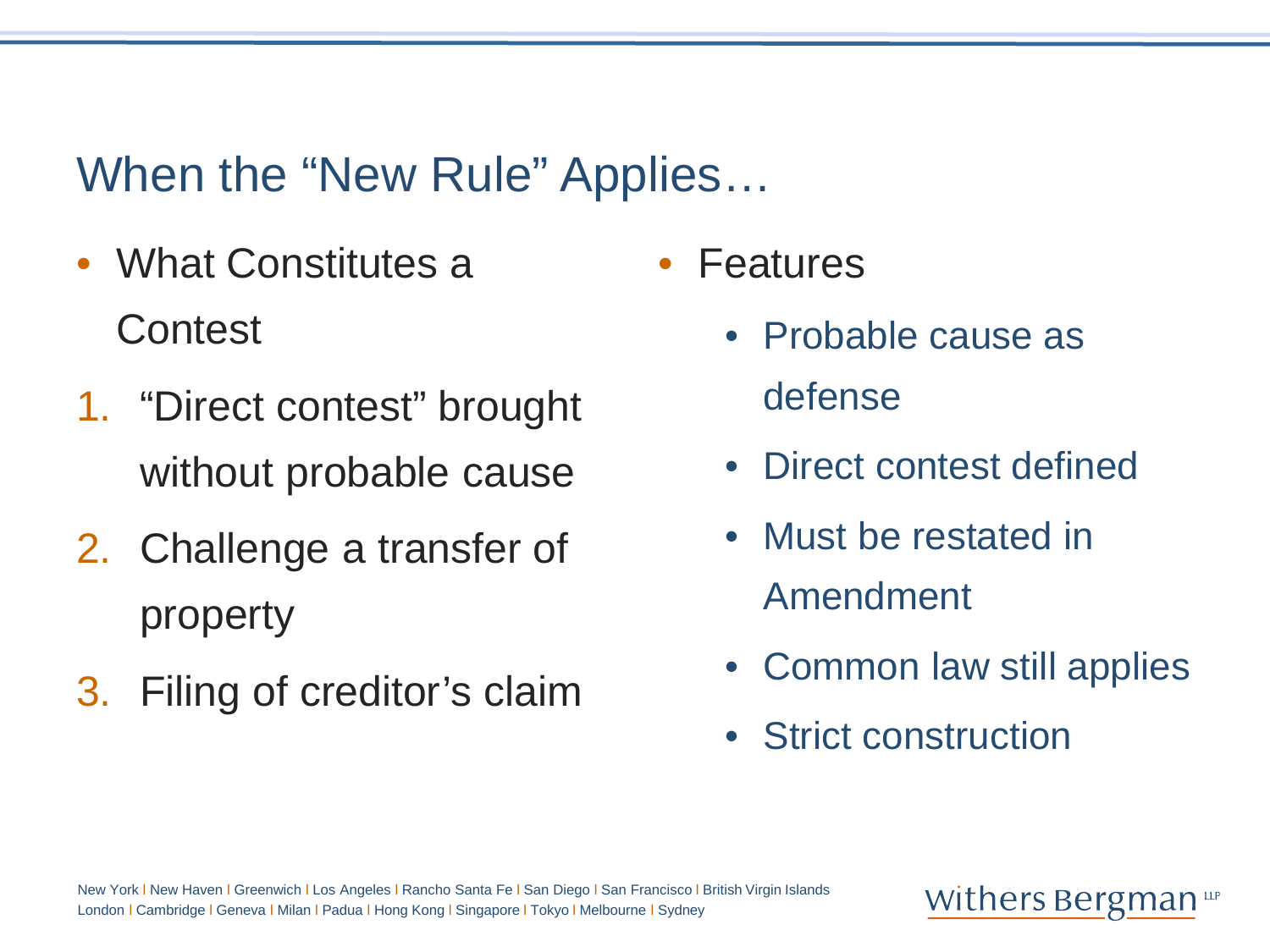### Is it a Contest?

- Beneficiary claims interest in property that testator gifted in trust instrument
- $\triangleright$  Beneficiaries claim that surviving spouse in AB Trust situation impermissibly diverted assets instead of funding subtrust
- $\triangleright$  Reformation petition to conform to extrinsic evidence of testator's intent
- Direct contest brought on multiple grounds, only some of which are supported by probable cause

Withers Bergman LLF

New York I New Haven I Greenwich I Los Angeles I Rancho Santa Fe I San Diego I San Francisco I British Virgin Islands London l Cambridge l Geneva l Milan l Padua l Hong Kong l Singapore l Tokyo l Melbourne l Sydney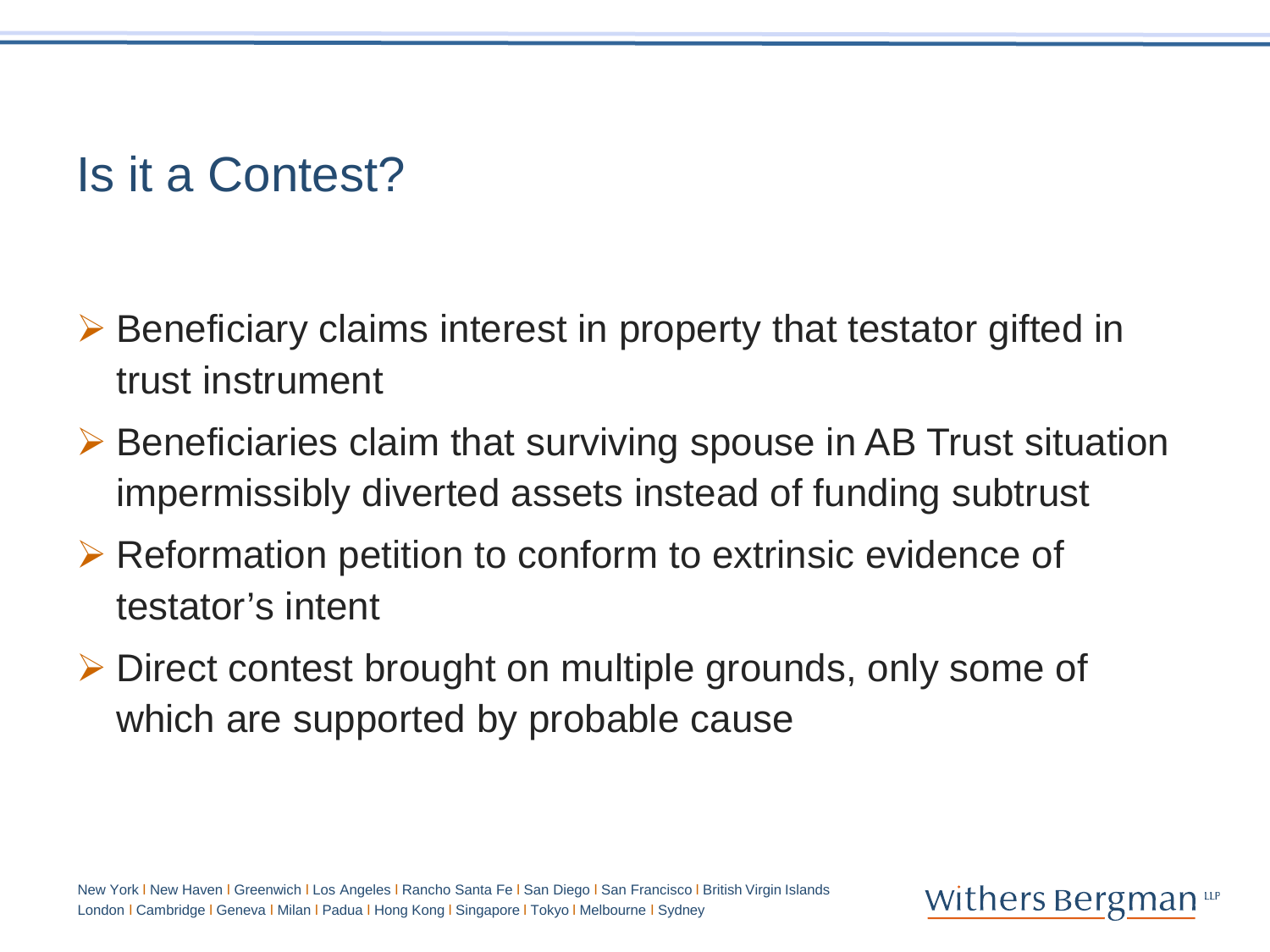# Conditional Gifts

- Precedent and **Subsequent**
- Cannot be Illegal
- Cannot be opposed to public policy
- Strictly construed
- Can be unfair



New York I New Haven I Greenwich I Los Angeles I Rancho Santa Fe I San Diego I San Francisco I British Virgin Islands London I Cambridge I Geneva I Milan I Padua I Hong Kong I Singapore I Tokyo I Melbourne I Sydney

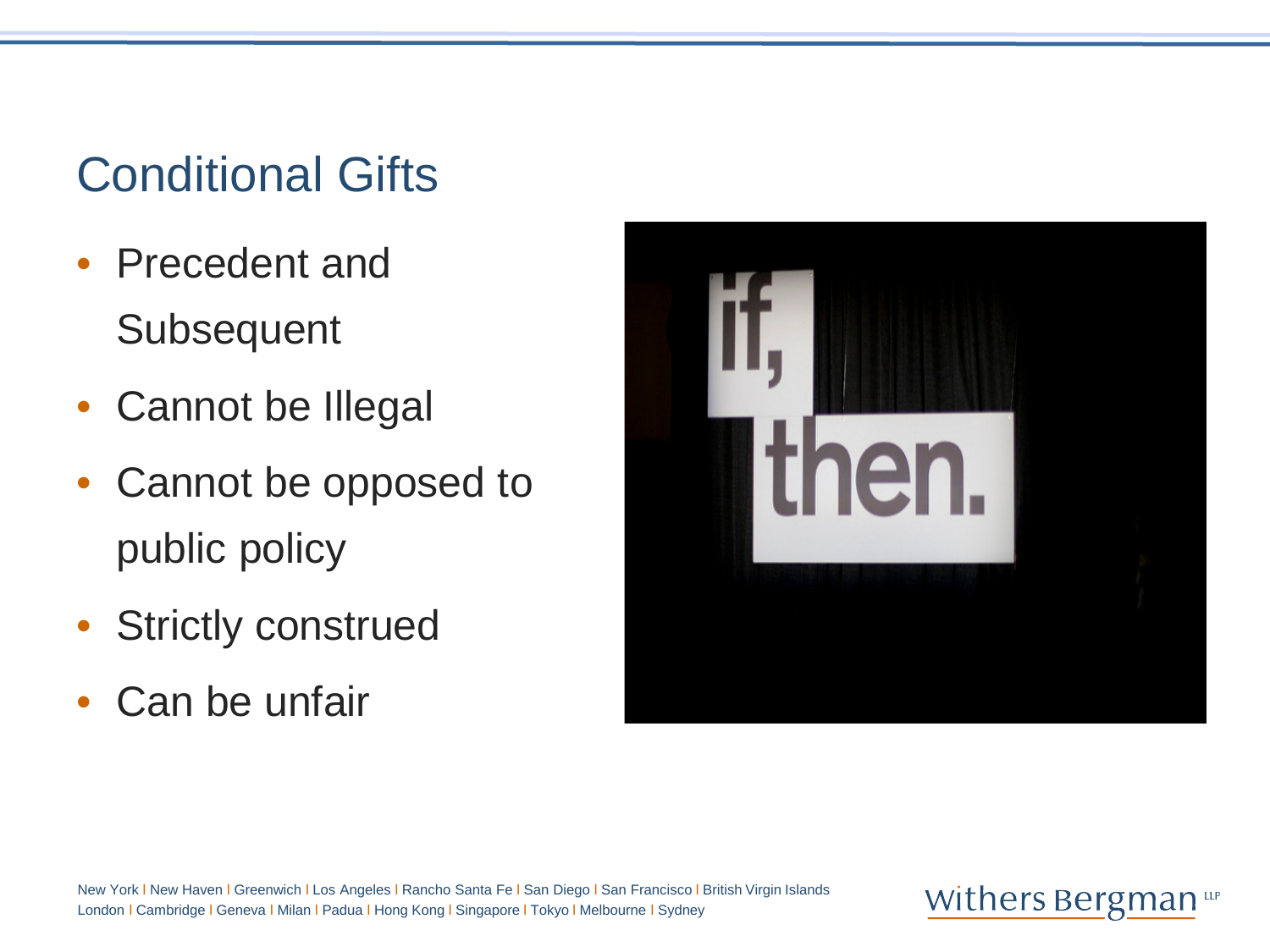### Concerns with Conditions

- Will they be viewed as no contest clauses?
- Will they be enforceable?
	- Survival
	- **Employment Requirements**
	- "…so long as…"
- Will they adversely impact the administration of the estate?

- Are they too subjective to administer?
- Will they shift the power dynamic?
- Will they actually encourage litigation?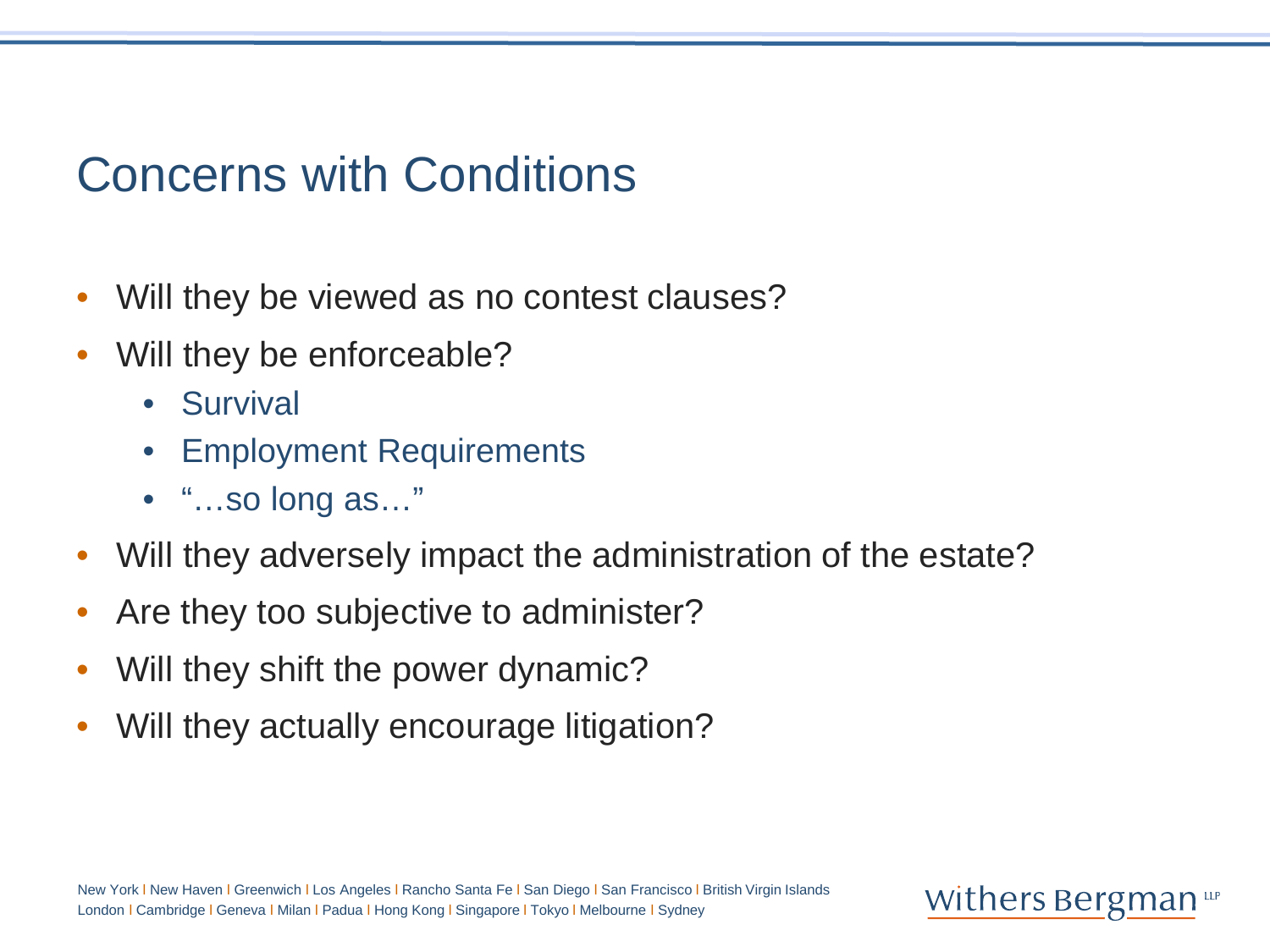## **Pre-Death Litigation: Mom and Dad on the Offensive**



New York I New Haven I Greenwich I Los Angeles I Rancho Santa Fe I San Diego I San Francisco I British Virgin Islands London I Cambridge I Geneva I Milan I Padua I Hong Kong I Singapore I Tokyo I Melbourne I Sydney

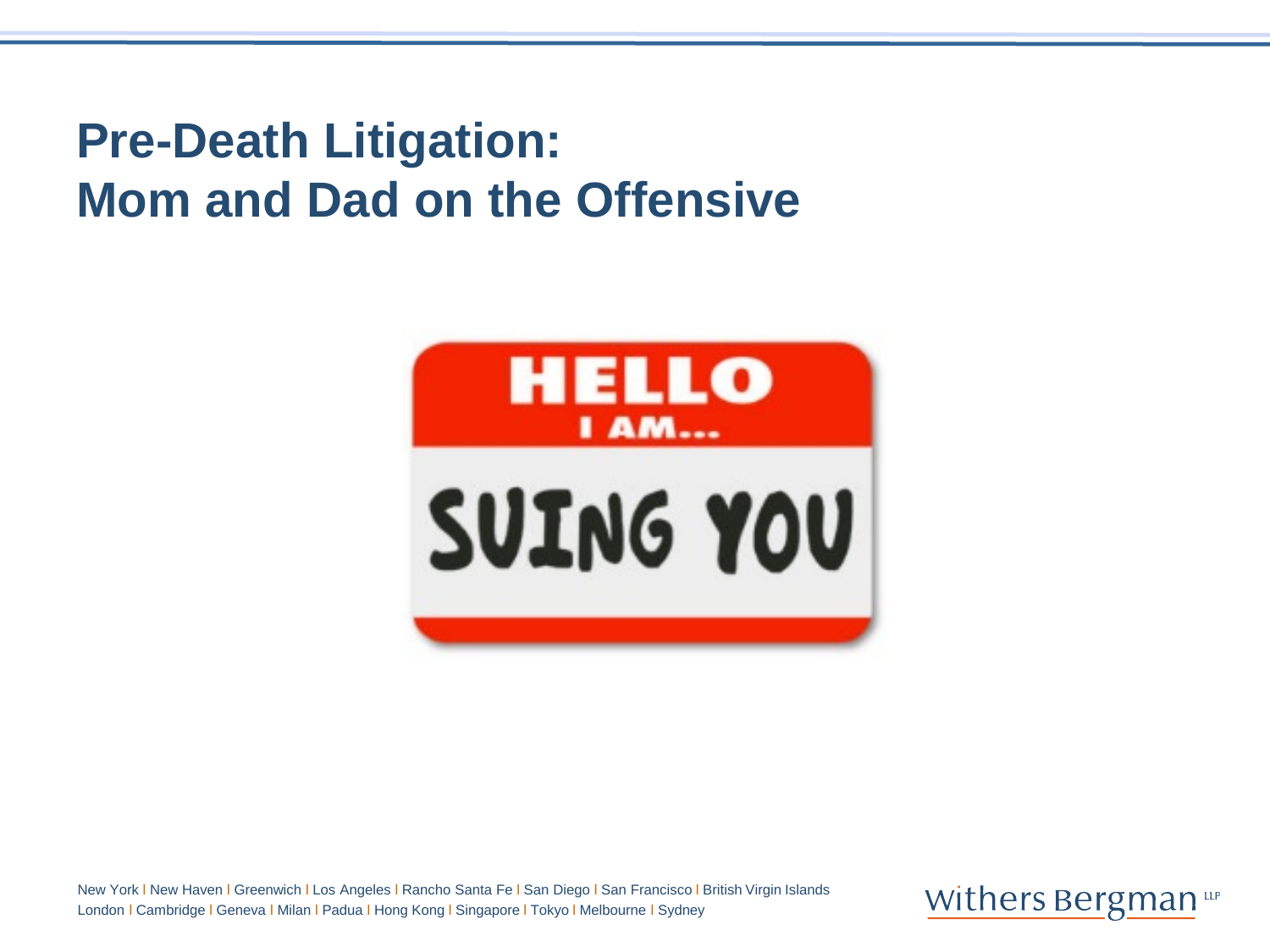### Probate Code Section 17200

(a) Except as provided in Section 15800, a trustee or beneficiary of a trust may petition the court under this chapter concerning the internal affairs of the trust or to determine the existence of the trust.

(b) Proceedings concerning the internal affairs of a trust include, but are not limited to, proceedings for any of the following purposes:

(1) Determining questions of construction of a trust instrument.

Withers Bergman

(2) Determining the existence or nonexistence of any immunity, power, privilege, duty, or right.

(3) Determining the validity of a trust provision.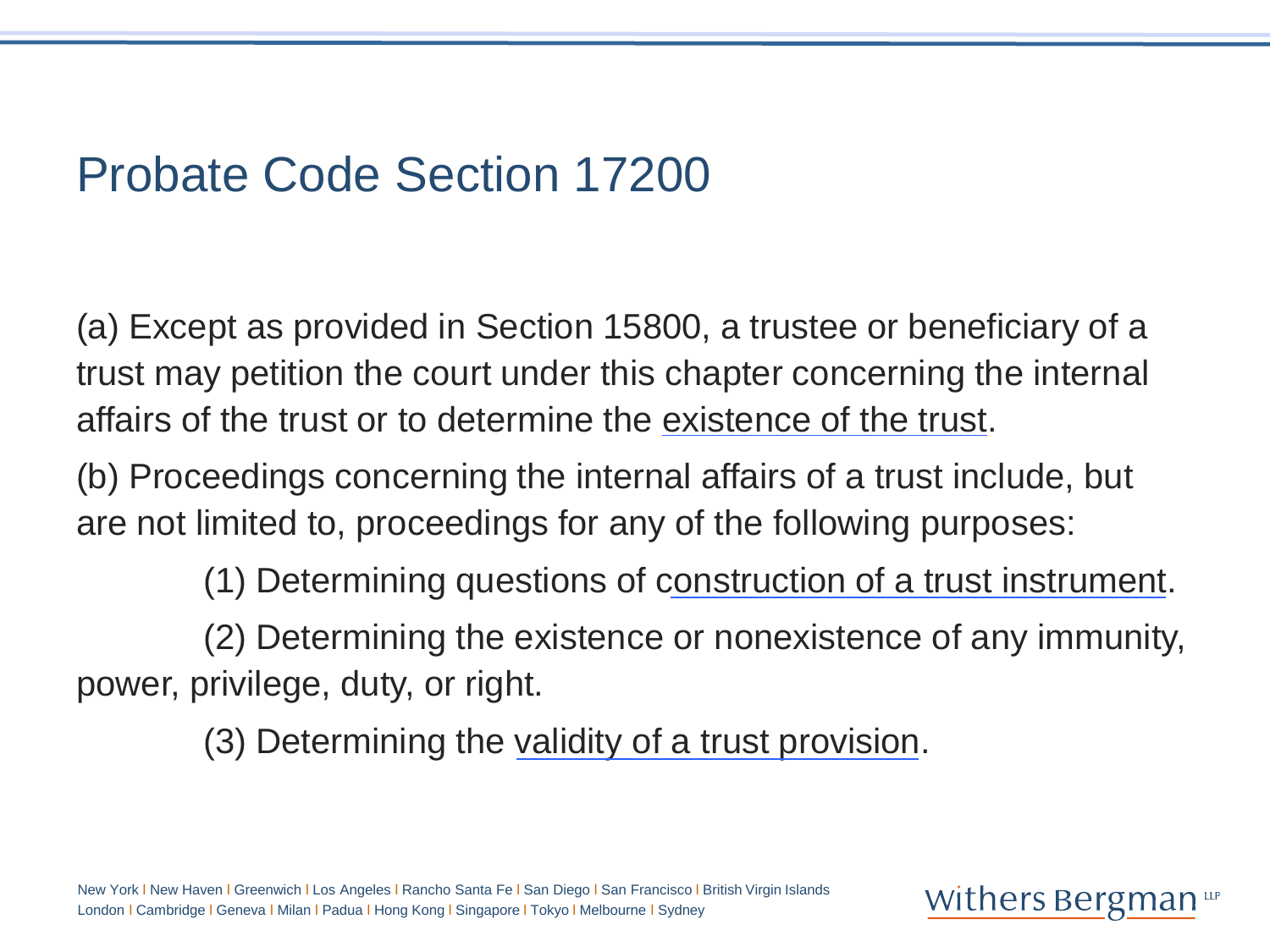### Lifetime Estate Plan Protection Statutes

- Alaska Stat. Ann § 13.12.530, et seq. (establishment of will validity before death)
- Ark. Code Ann. § 28-40-202, et seq. (establishment of the validity of a will before death)
- Nev. Rev. Stat. Ann. § 30.040 (providing for an action for declaratory judgment for construction or validity of a will or trust)
- N.D. Cent. Code Ann. § 30.1- 08.1-01, et seq. (permitting testator to obtain a declaratory judgment of validity)
- Ohio Rev. Code Ann. § 2107.081 (permitting testator to obtain a declaratory judgment of validity)

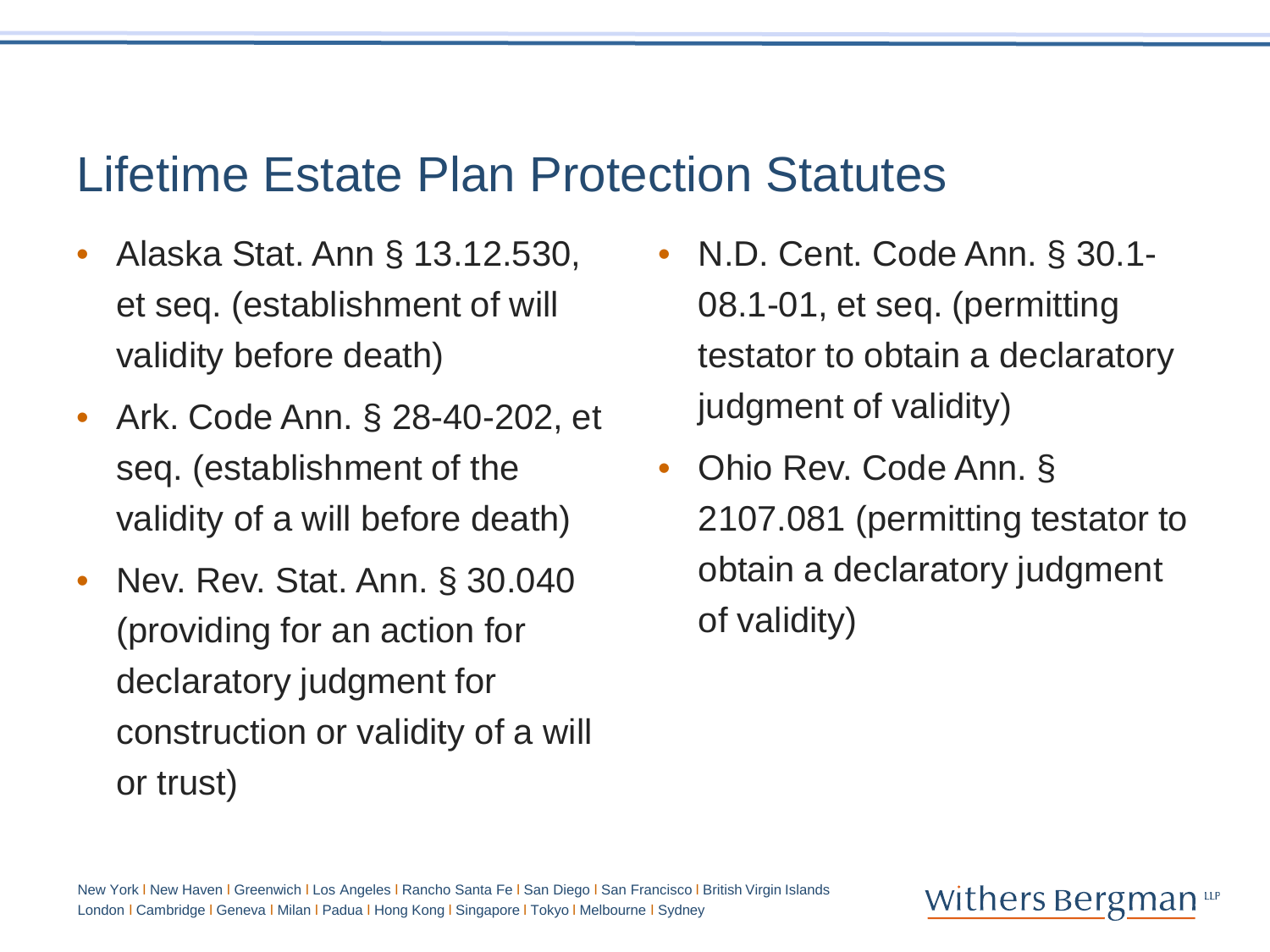### Controlling Disputes Through Alternative Dispute Resolution

- Mediation non-binding system in which dispute is brought before a neutral, who assists the parties in voluntarily reaching a compromise
- Arbitration Parties submit abbreviated litigation structure to thirdparty, whose decision is binding
- Family Agreements
- Instrument Safe Guard Mechanisms
	- Trust Protector
	- Special Trustees
	- Tie Breaking Mechanisms

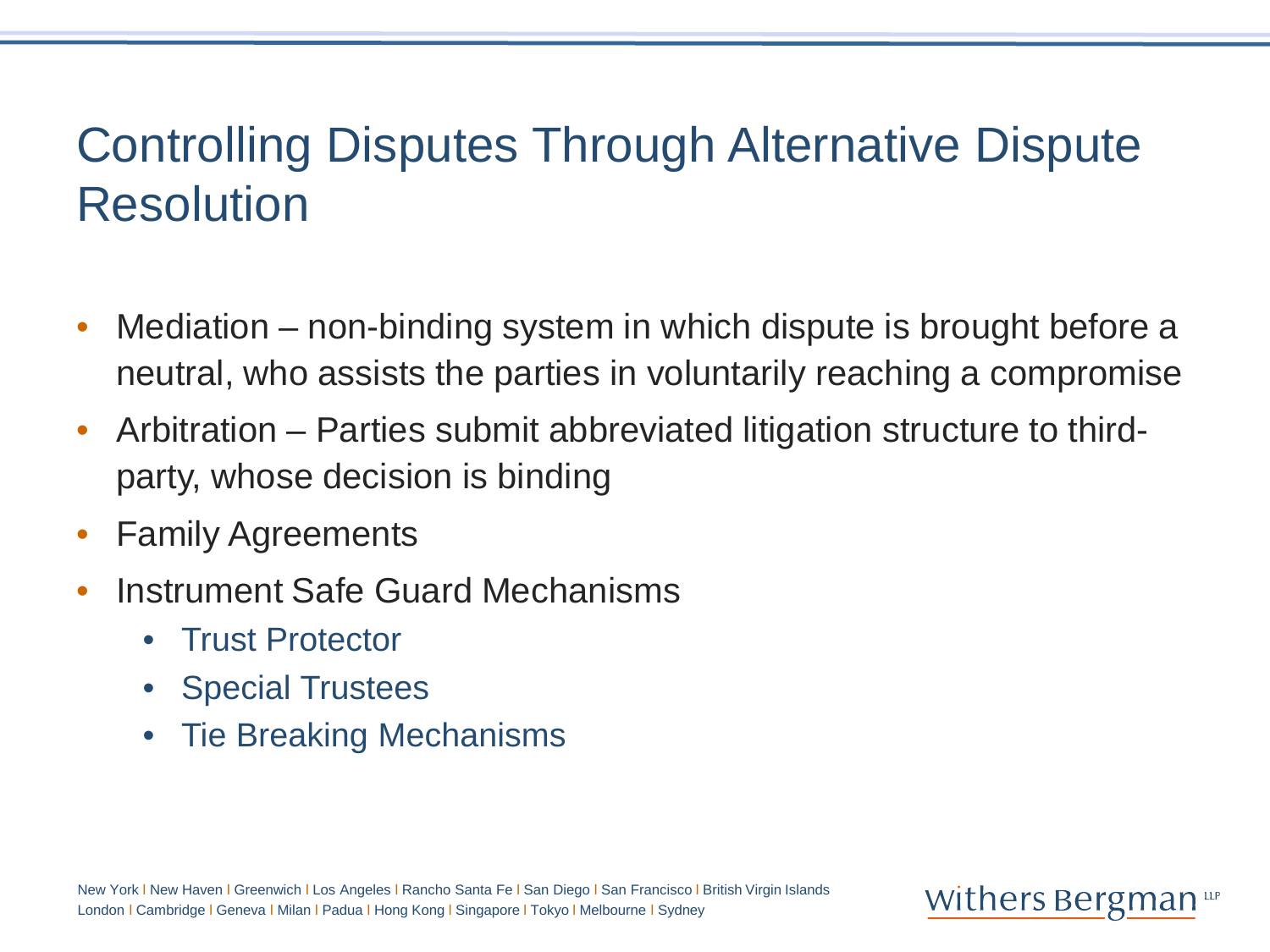### Last Will and Testament of George Washington, 1799

• Any disputes that "unhappily" arose should be decided by three individuals, who would resolve the dispute "unfettered by Law, or legal constructions" and instead based on "their sense of the Testators [sic] intention."



Vathing.

New York I New Haven I Greenwich I Los Angeles I Rancho Santa Fe I San Diego I San Francisco I British Virgin Islands London l Cambridge l Geneva l Milan l Padua l Hong Kong l Singapore l Tokyo l Melbourne l Sydney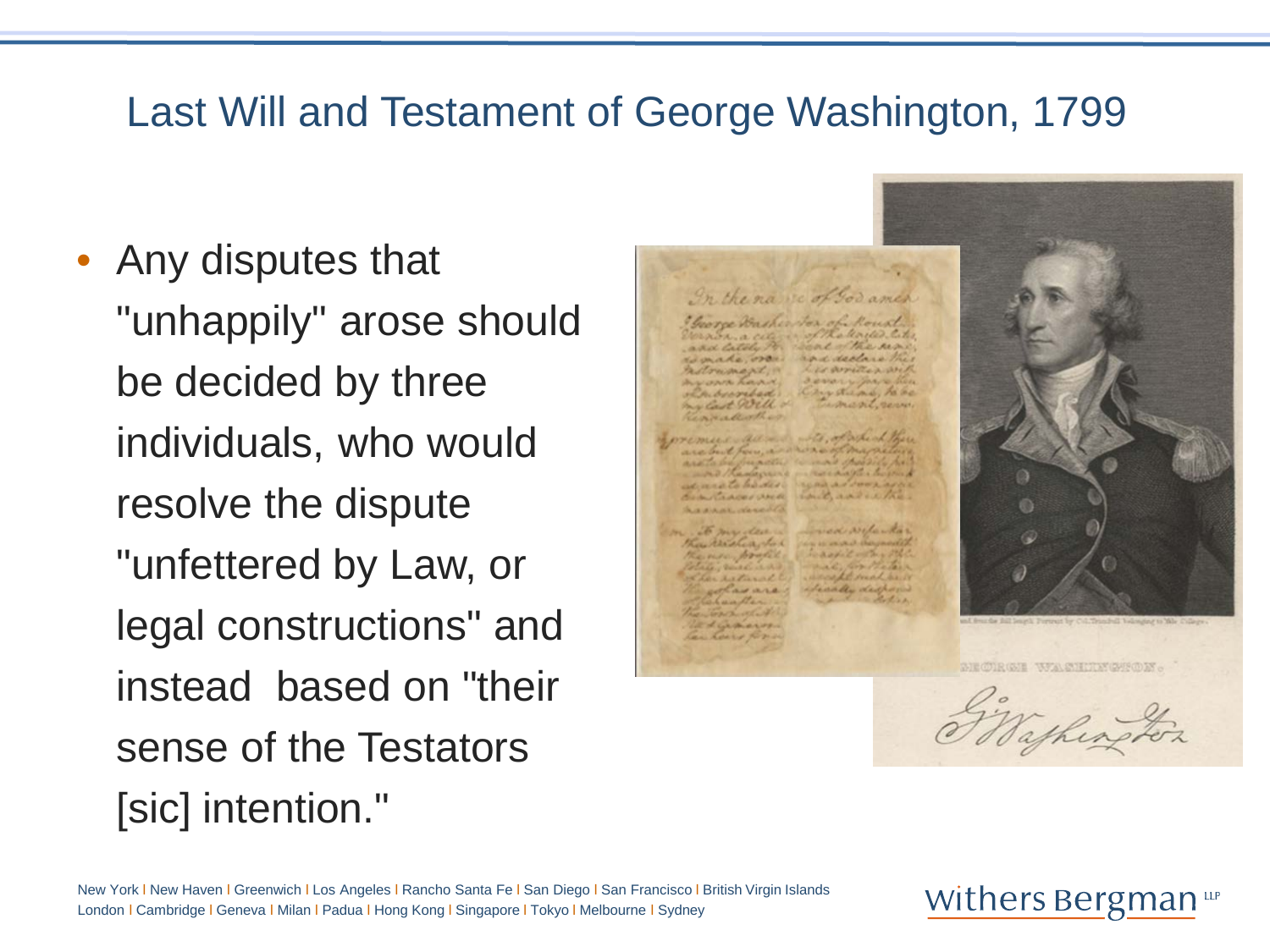### Arbitration Benefits

- Time and Cost Savings
	- Abbreviated discovery and litigation procedures
	- Limited means of appeal
- Dispute and results remain private
- **Control** 
	- Choice of Procedural Rules
	- Selection of Adjudicator
	- Adapt to Family Circumstances
- In multi-jurisdictional disputes, can reduce matters to one forum rather than multiple fora



#### Withers Bergman up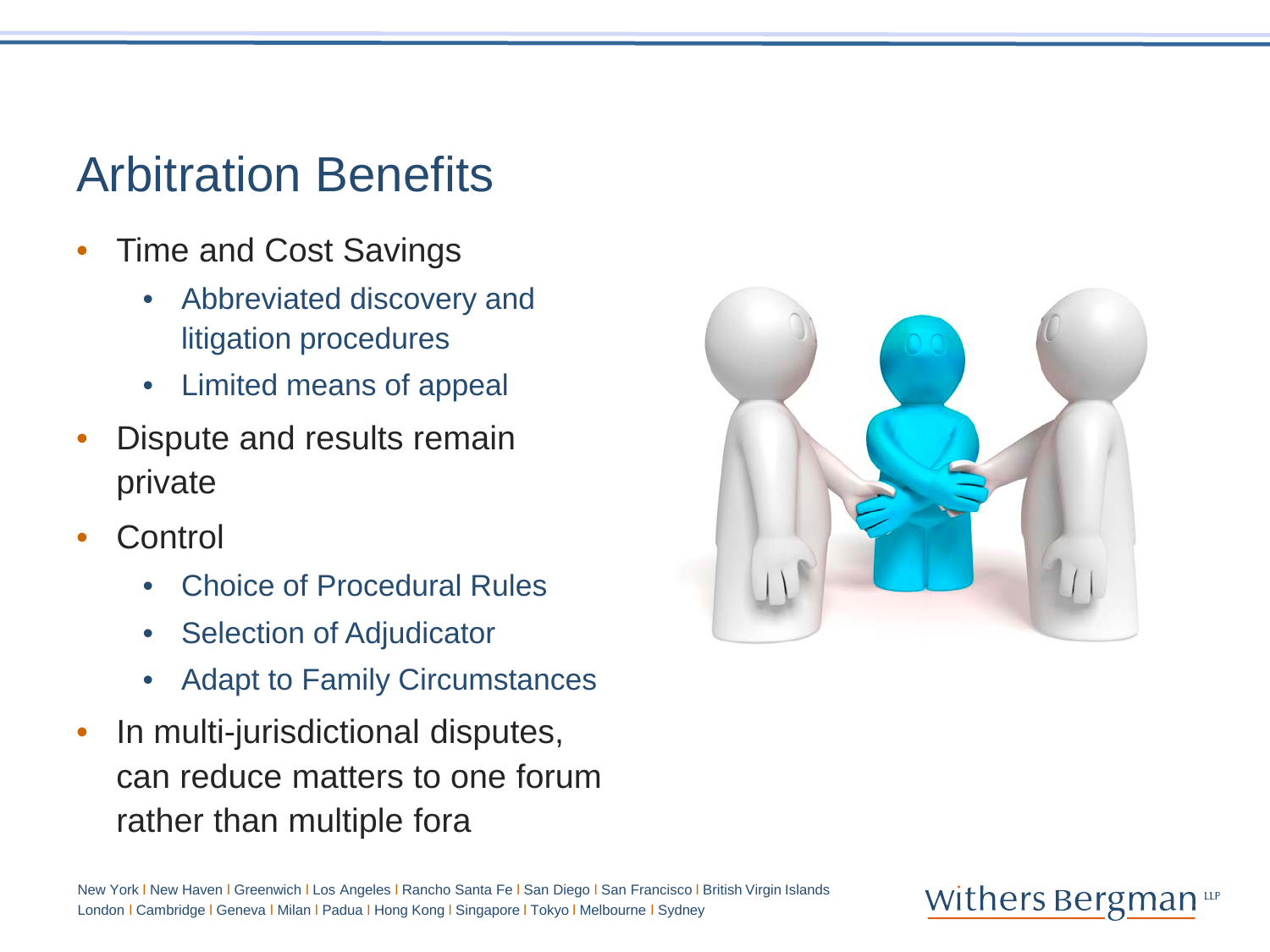## Key Questions

- Will there be enforcement issues?
- Does the arbitration clause impermissibly oust the jurisdiction of the court?
- Is the arbitration clause operable, effective and capable of being performed?
- Is the arbitration clause binding on all relevant parties, including those seeking to avoid arbitration?

- Does the arbitral procedure provide for representation of all potential parties?
- Is the subject matter arbitrable?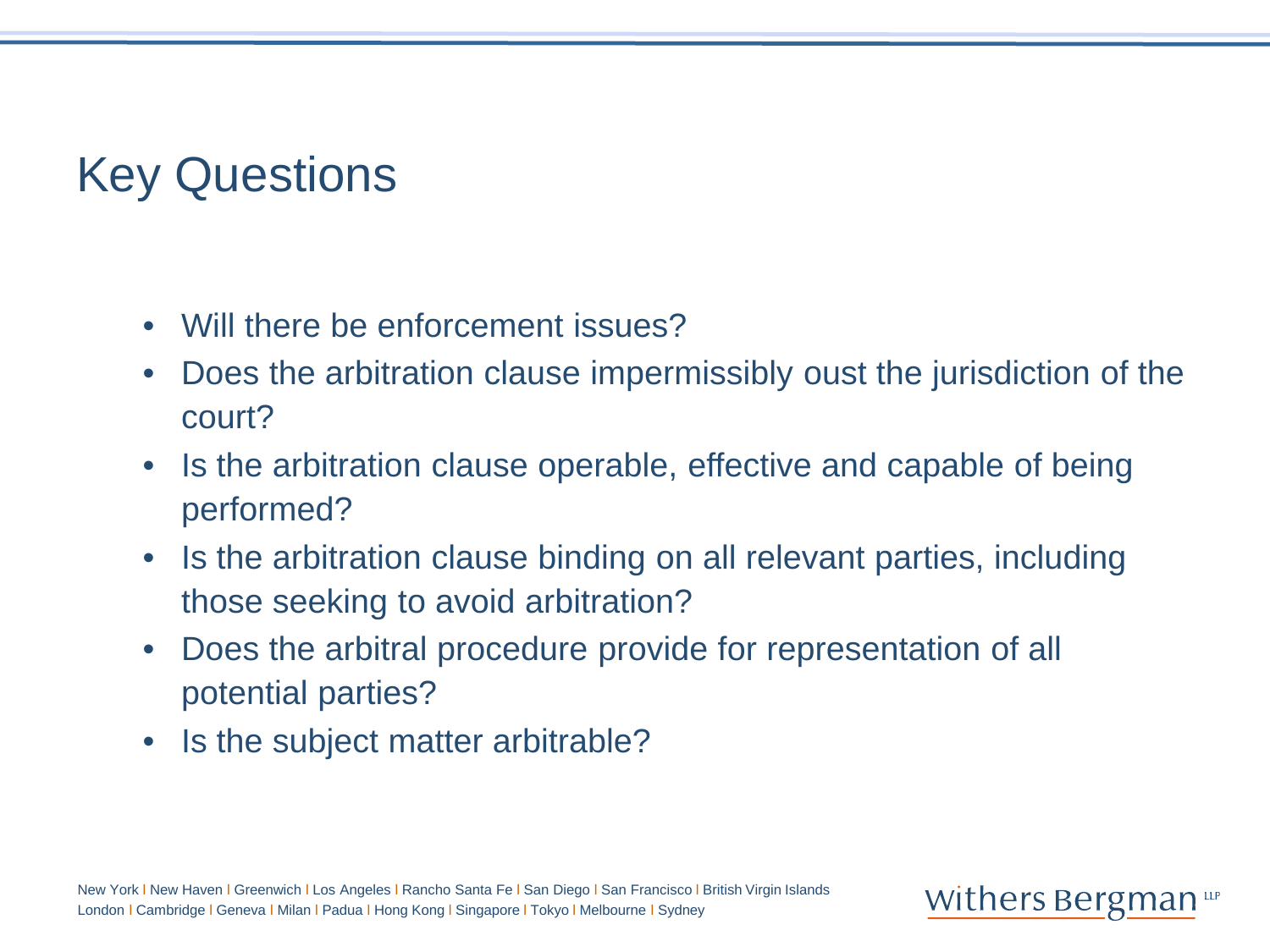### Trust Arbitration Trends

- A rising national trend toward using arbitration to resolve internal trust disputes
	- Five States have laws favoring a settlor's power to mandate arbitration: AZ, FL, MO, NH & SD
	- In 2013, the Texas Supreme Court enforced an arbitration clause in a trust against the direct objections of a beneficiary of the trust in *Rachal v. Reitz*
	- ACTEC Created an Arbitration Task Force
- A rising international trend toward using arbitration to resolve internal trust disputes
	- International Chamber of Commerce Task Force on Trust and Arbitration
	- Statutory Arbitration Provisions in the Bahamas, Guernsey, Malta, Liechtenstein, Dubai, others
- Numerous Theories
	- Contract v. agreement
	- Third-party beneficiary
	- Equitable estoppel
- Various Mechanisms
	- Post-dispute arbitration agreement or mandatory pre-dispute arbitration clause

#### Withers Bergman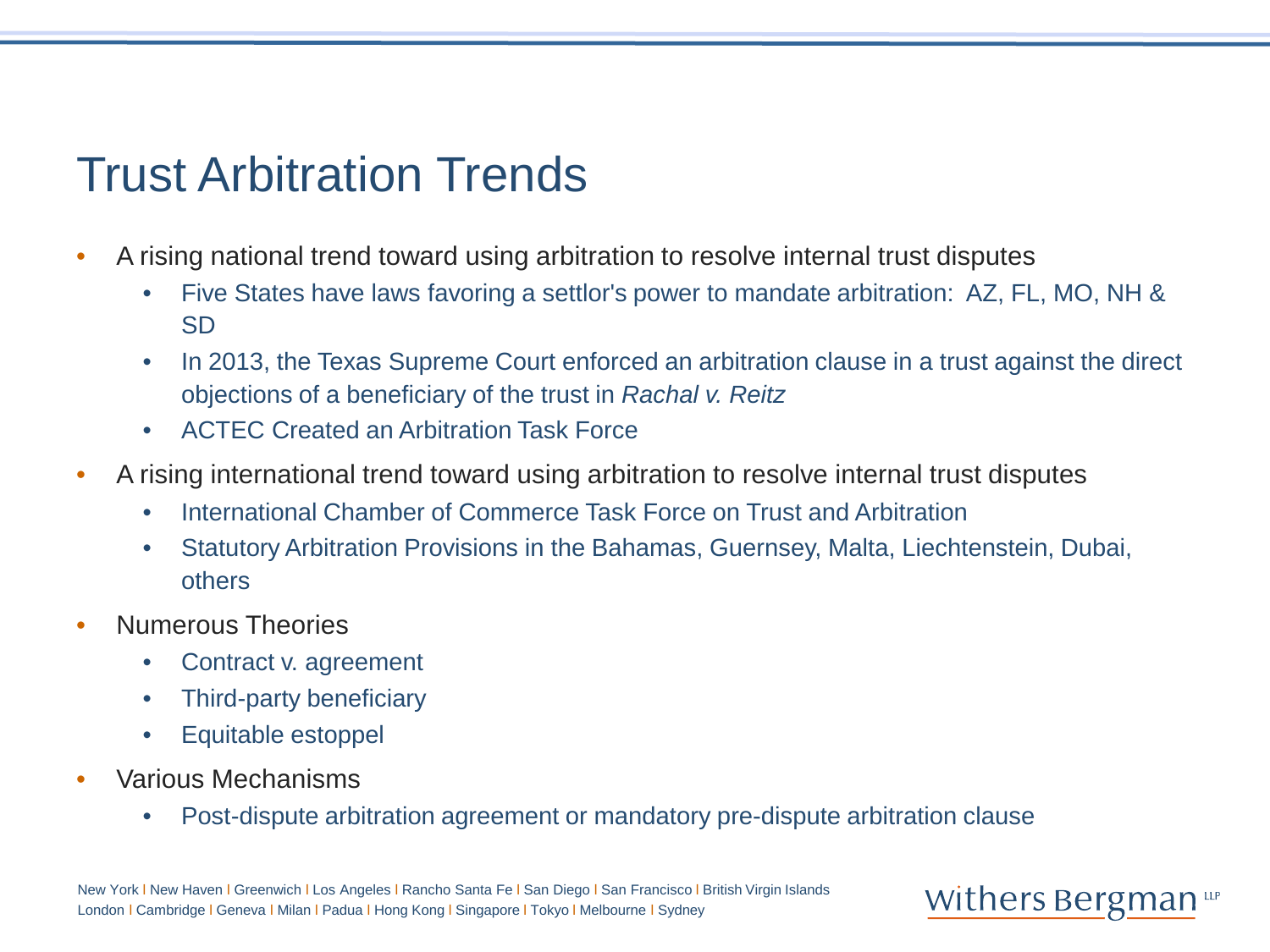### Public Policy

- Effectuate Testator's Intent
- Avoid Dissipation of Assets
- Avoid Airing Family's "Dirty Laundry"
- Preserve Family Harmony

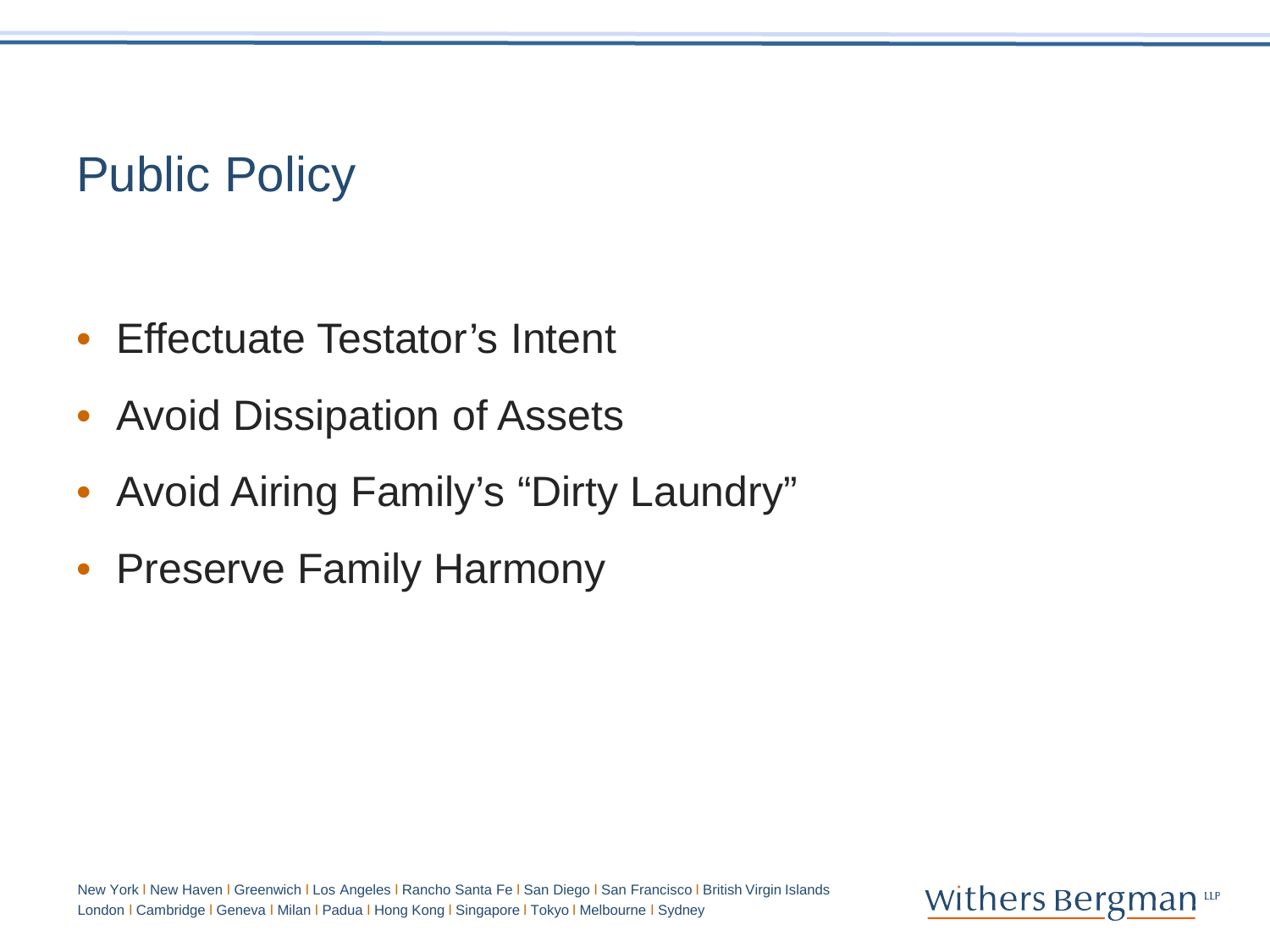### Still Waiting on Supreme Court Guidance

- Code Civil Proc. § 1281
- McArthur *v.* McArthur
- Pinnacle Museum Tower Assn. v. Pinnacle Market Development (US), LLC
- "Expressly or implicitly" seeks benefits of instrument



New York I New Haven I Greenwich I Los Angeles I Rancho Santa Fe I San Diego I San Francisco I British Virgin Islands London l Cambridge l Geneva l Milan l Padua l Hong Kong l Singapore l Tokyo l Melbourne l Sydney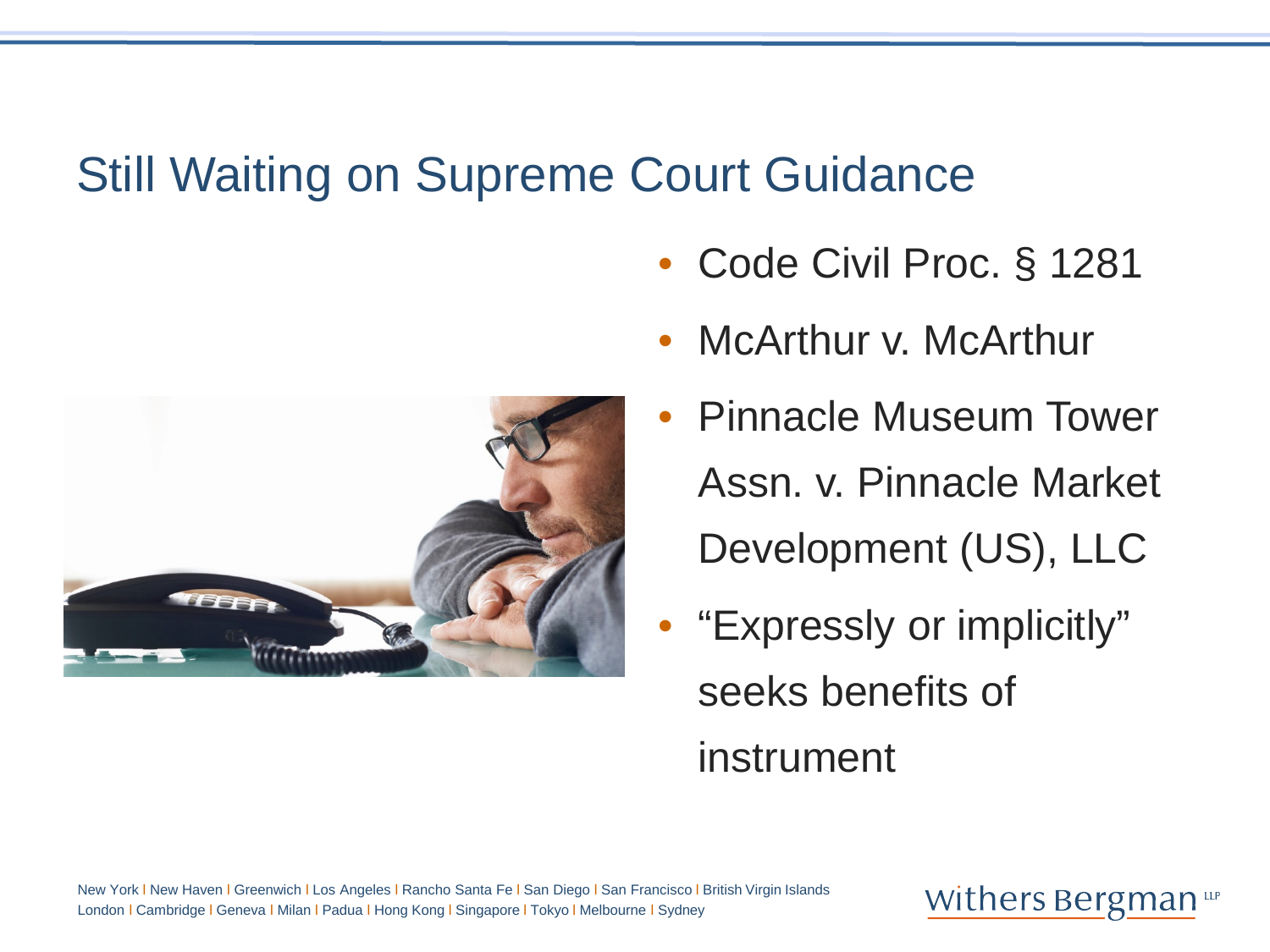### AAA Sample Arbitration Provision for Trust

• In order to save the cost of court proceedings and promote the prompt and final resolution of any dispute regarding the interpretation of my will (or my trust) or the administration of my estate or any trust under my will (or my trust), I direct that any such dispute shall be settled by arbitration administered by the American Arbitration Association® under its AAA Wills and Trusts Arbitration Rules and Mediation Procedures then in effect. Nevertheless, the following matters shall not be arbitrable: questions regarding my competency, attempts to remove a fiduciary, or questions concerning the amount of bond of a fiduciary. The arbitrator(s) shall be a practicing lawyer licensed to practice law in the state whose laws govern my will (or my trust) and whose practice has been devoted primarily to wills and trusts or at least 10 years. The arbitrator(s) shall apply the substantive law (and the law of remedies, if applicable) of the state whose laws govern my will (or my trust). The arbitrator's decision shall not be appealable to any court, but shall be final and binding on any and all persons who have or may have an interest in my estate or any trust under my will (or my trust), including unborn or incapacitated persons, such as minors or incompetents. Judgment on the arbitrator's award may be entered in any court having jurisdiction thereof.

New York I New Haven I Greenwich I Los Angeles I Rancho Santa Fe I San Diego I San Francisco I British Virgin Islands London l Cambridge l Geneva l Milan l Padua l Hong Kong l Singapore l Tokyo l Melbourne l Sydney

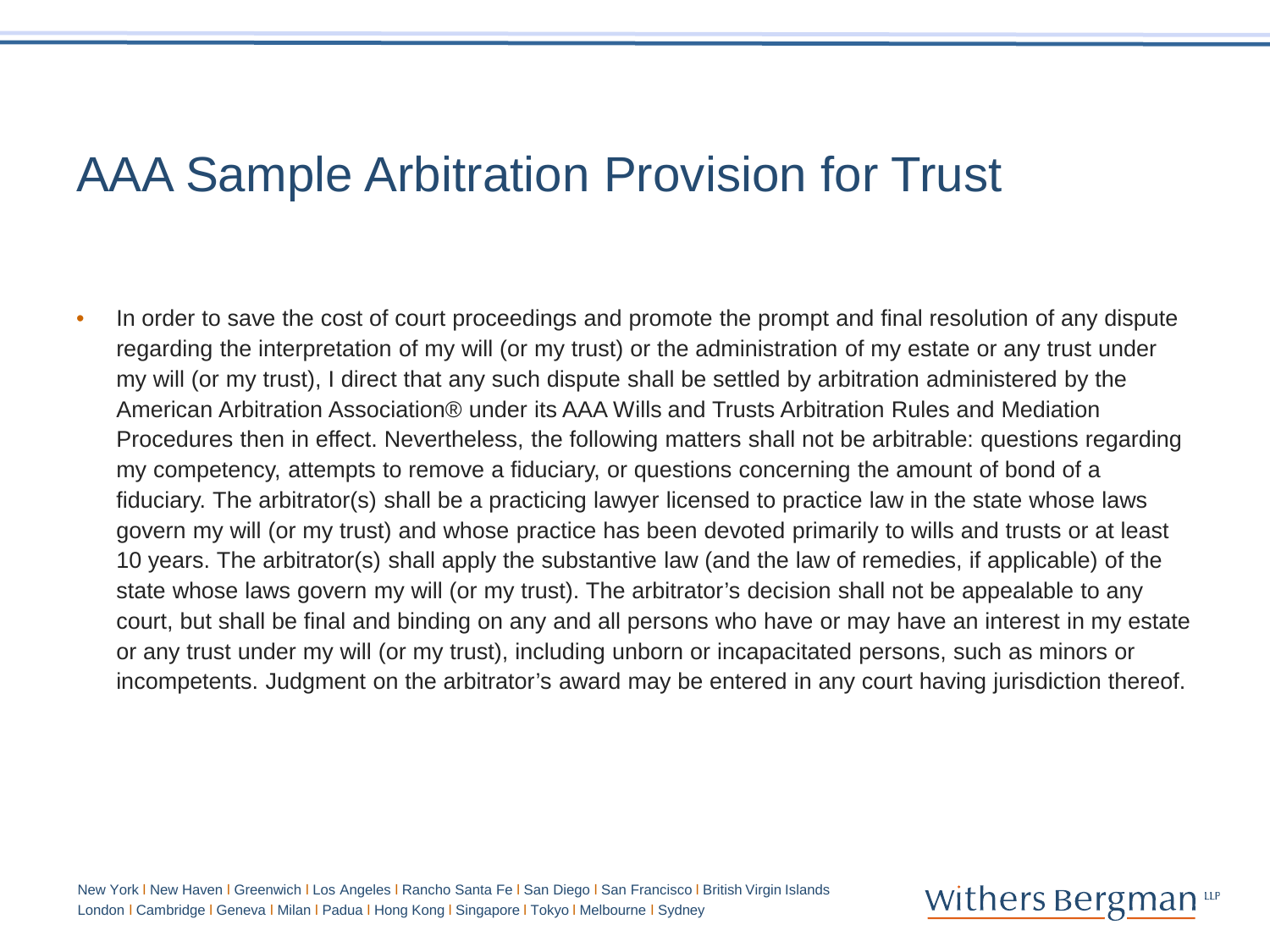### ICC Arbitration Clause for Trust Disputes

*"All disputes arising out of or in connection with this Trust [as defined in the trust instrument] shall be finally settled under the Rules of Arbitration of the International Chamber of Commerce by one or more arbitrators in accordance with the said Rules.* 

*The settlor, the original trustee(s) and original [protector(s)][other original power holder(s)] hereby agree to the provisions of this arbitration clause, and each successor trustee and [protector][other power holder] by acting or agreeing to act under the Trust, also agree or shall be deemed to have agreed to the provisions of this arbitration clause.* 

*Any beneficiary claiming or accepting any benefit, interest or right under the Trust, shall be bound by, and shall be deemed to have agreed to the provisions of this arbitration clause."*

New York I New Haven I Greenwich I Los Angeles I Rancho Santa Fe I San Diego I San Francisco I British Virgin Islands London l Cambridge l Geneva l Milan l Padua l Hong Kong l Singapore l Tokyo l Melbourne l Sydney

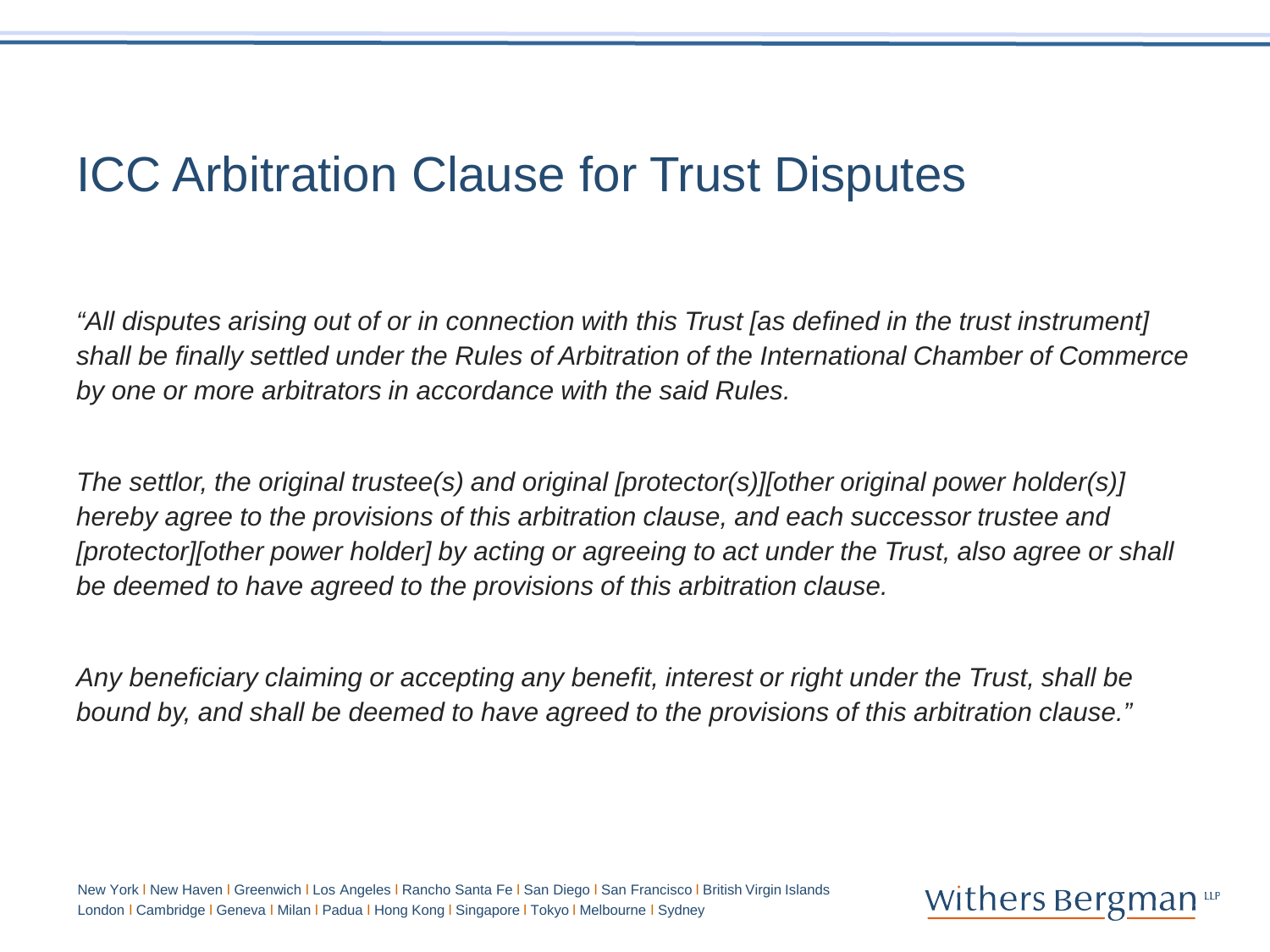### ICC Arbitration Clause for Trust Disputes (continued)

- Confidentiality is of paramount importance in trust disputes.
- The ICC Arbitration Clause for Trust Disputes recognises this by including provisions on confidentiality within the clause itself:

*"Subject to the law governing the Trust and without prejudice to any other confidentiality obligation that may apply:*

*a) the arbitral proceedings, including the fact that they are taking place, have taken place or will take place, are private and confidential; and*

*b) any award or decision rendered by the arbitral tribunal or any settlement agreement between the parties shall be kept confidential and shall not be disclosed to any person, except to the extent that disclosure is required by law or pursuant to any rule, requirement or request of any regulatory or governmental authority or stock exchange, or is necessary or advisable in the administration of the Trust or for the implementation or enforcement of the award or decision."*

#### Withers Bergman Luf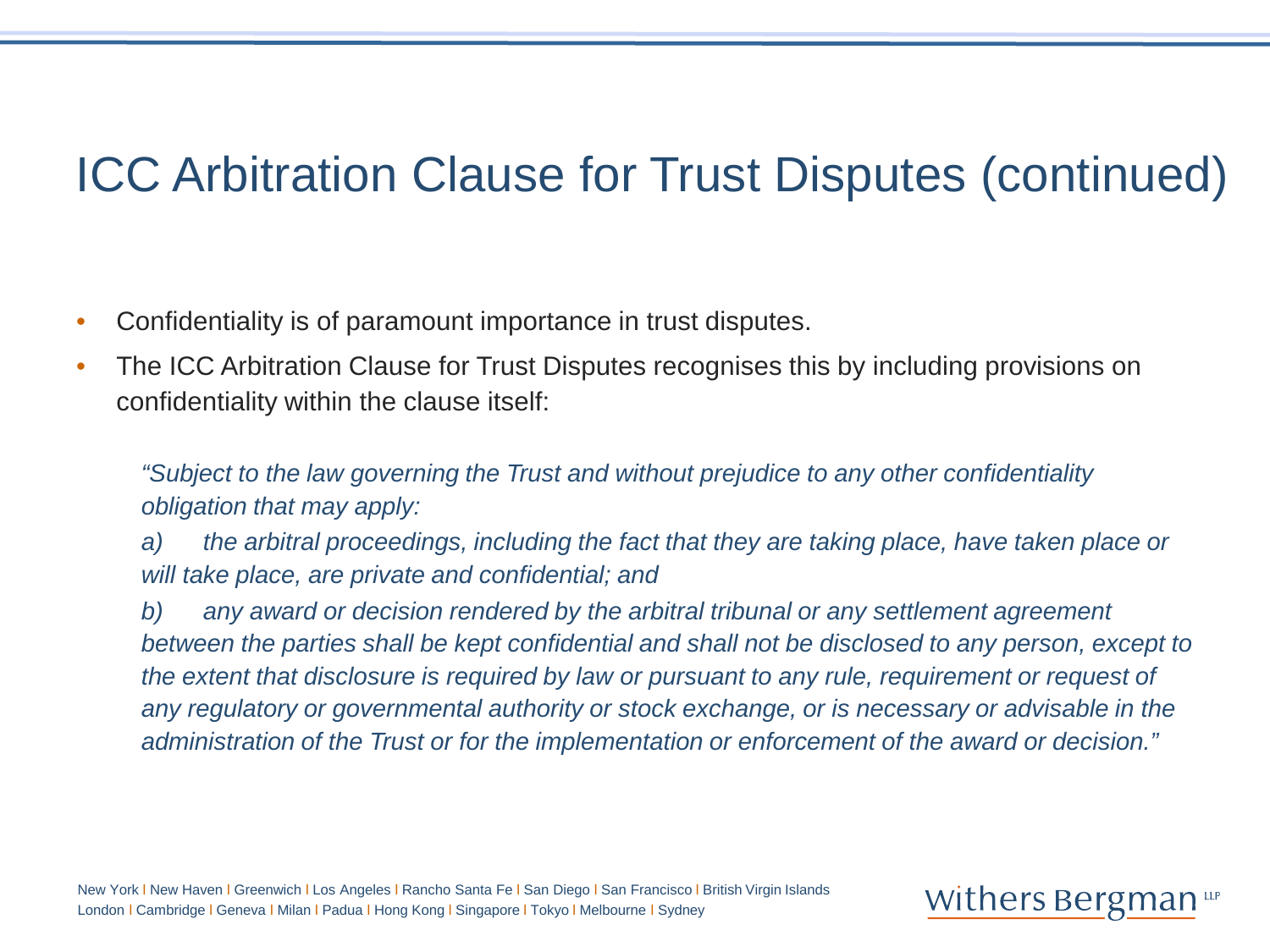# **Deterrence By Evidence**

- Medical Affidavits
- Letters Expressing Intent
- Videos
- Independent Review
- Third Party Witnesses and Experts
- Exclusion of Potential Influencers
- Establish patterns:
	- Consistent Lifetime Gifts
	- Commitments to Favored Charities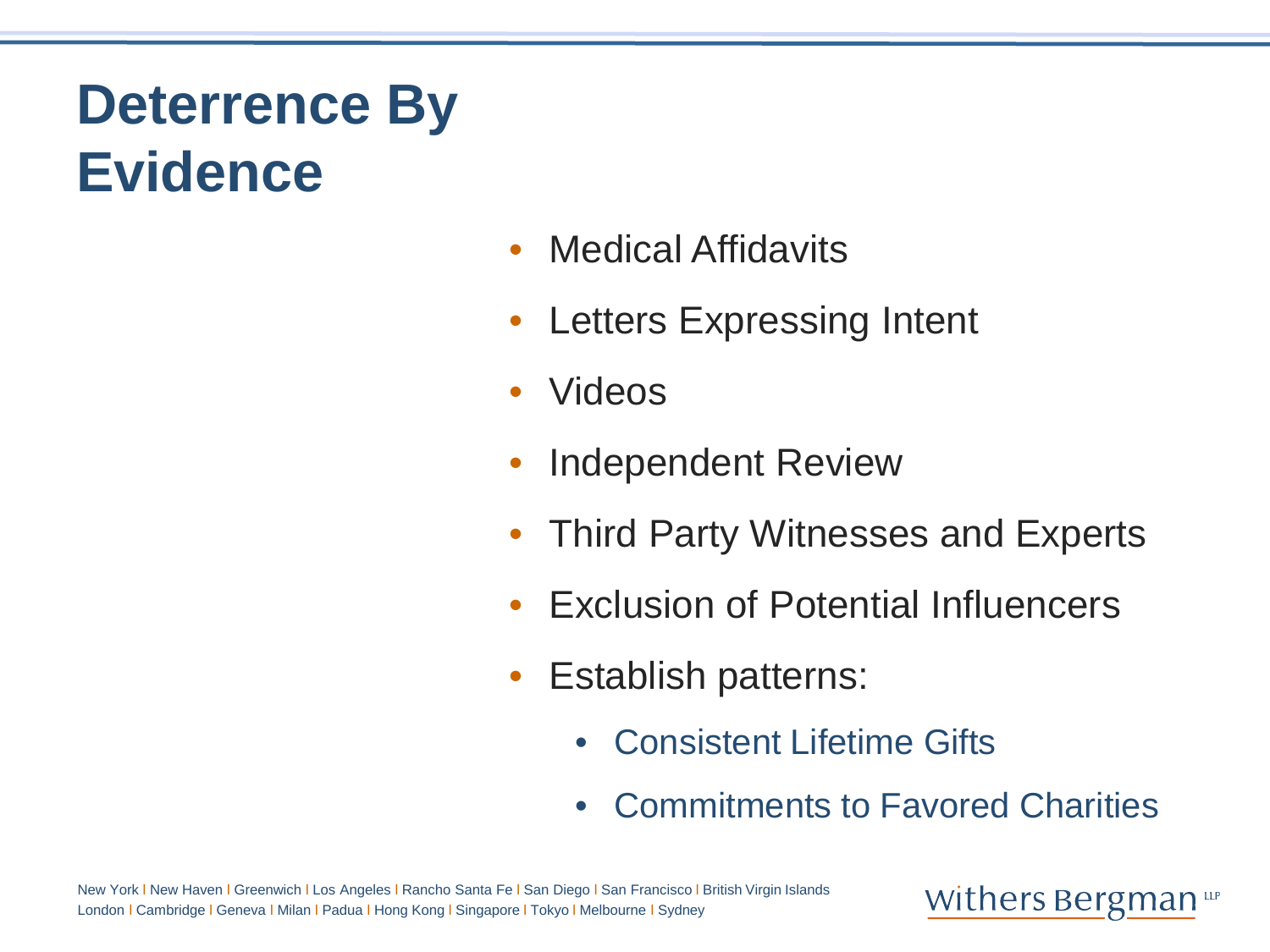**Deterrence By Running the Statutes of Limitation**

- **Disclosures**
- Lifetime transfers
	- Business Structures
	- Charitable Structures
	- Gifts
- Irrevocability
	- Third Party Fiduciaries

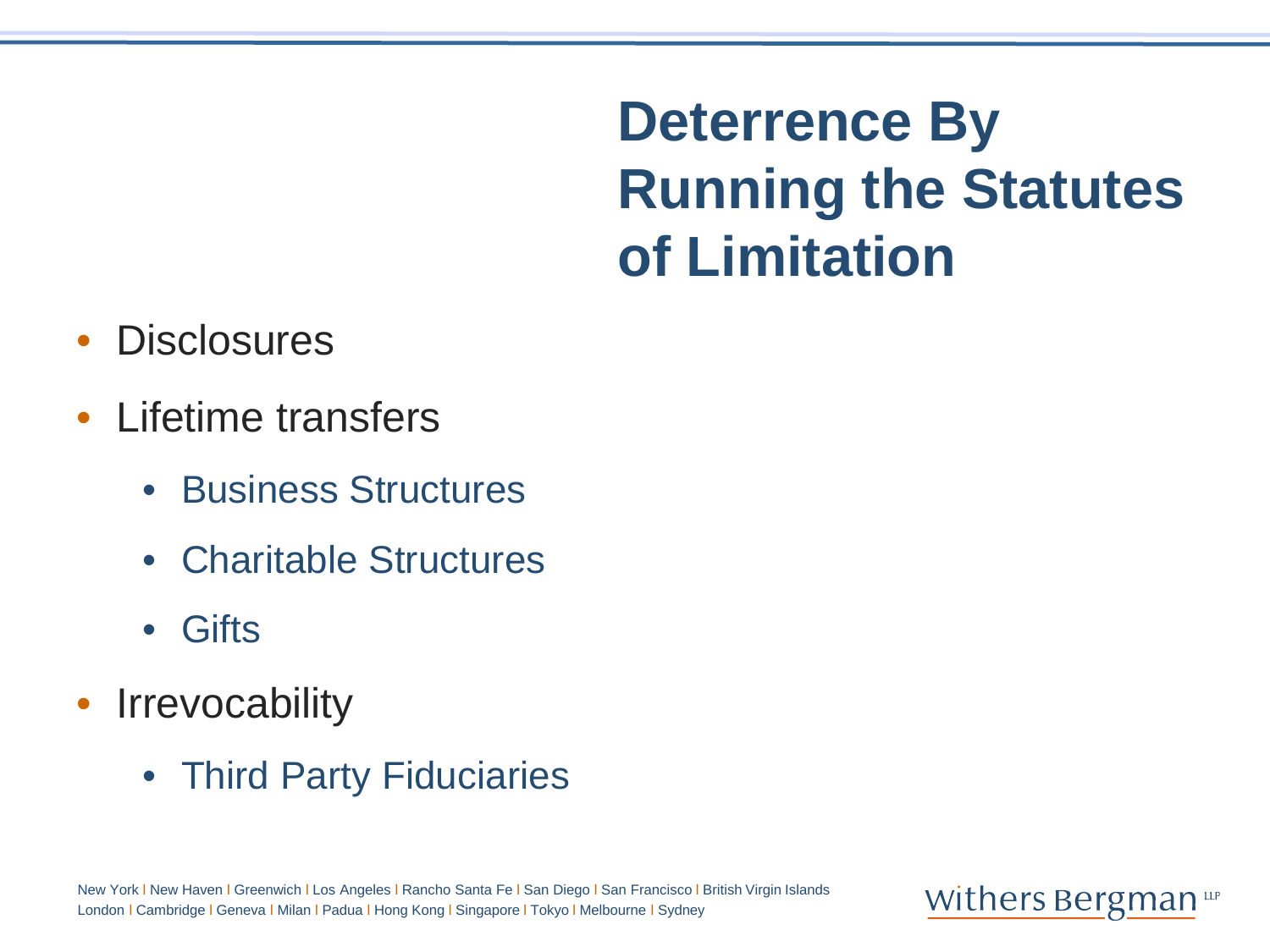# Laches: *Drake v. Pinkham*, 217 Cal.App.4th 400 (2013)

- Probate Code § 15800: During the period a trust is revocable and the person holding the power to revoke is *competent*, the person holding the power to revoke, and not the beneficiary, has the rights afforded the beneficiaries, and the duties of the trustee are owed to the person holding the power to revoke
- Settlor's alleged incompetency takes the matter outside of § 15800
- Where a living settlor is alleged to be incompetent and the beneficiary is on notice of his/her claims, he/she must file or risk being barred from doing so under the doctrine of laches
	- Note: *Barefoot v. Jennings,* currently on appeal*,* could impact the child's standing under Probate Code Section 17200 to bring the contest

Withers Bergman Luf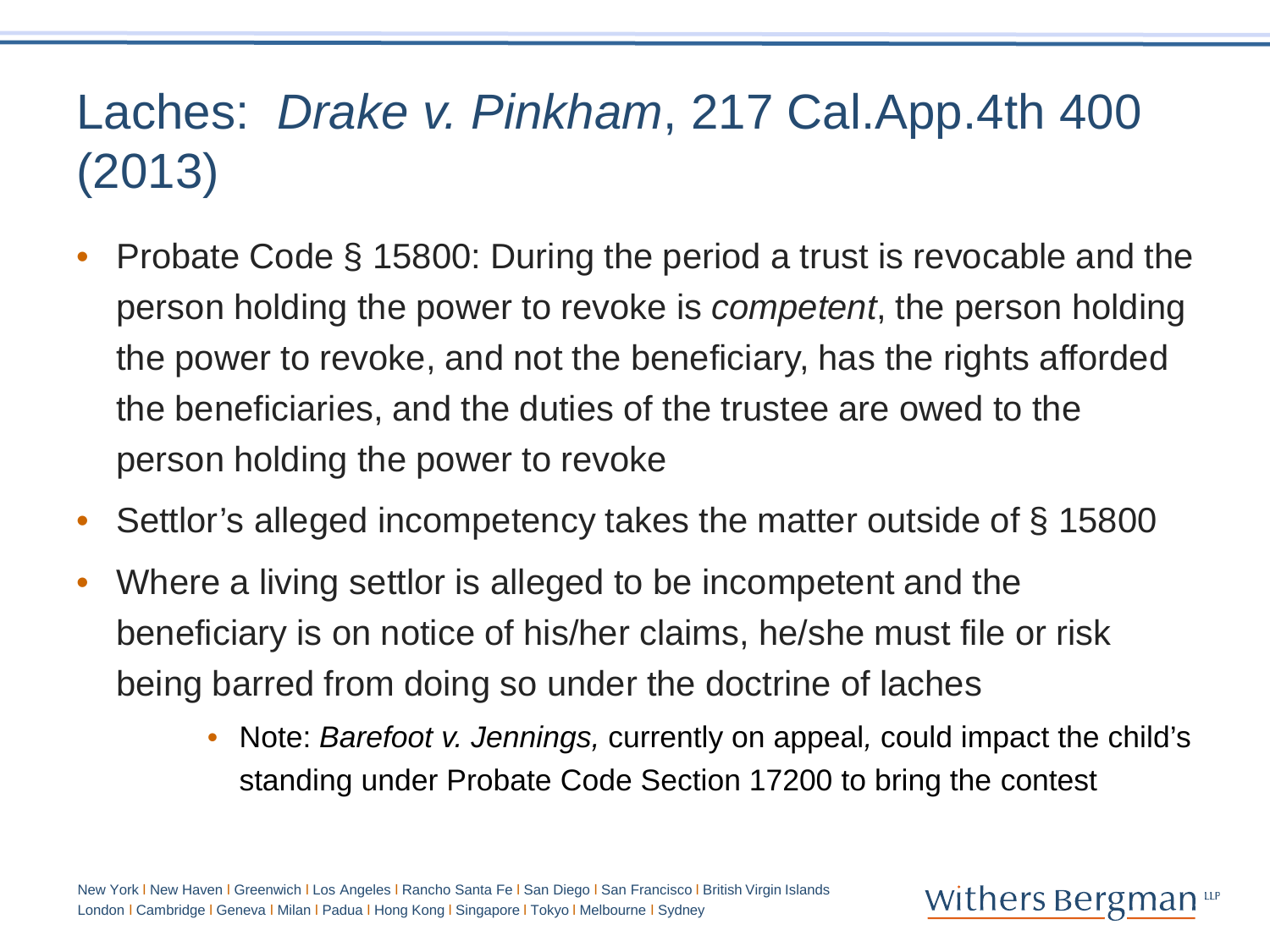Parting Suggestions…

- Ask sufficient questions at the intake stage to ensure that you are able to flag the issue of potentially litigious children
- Discuss all applicable deterrence and control options with your clients
- Highlight benefits, costs and risks
- Document your advice: A litigious child may also look for ways to attack you

Withers Bergman Luf

• Check the current status of the law before implementation